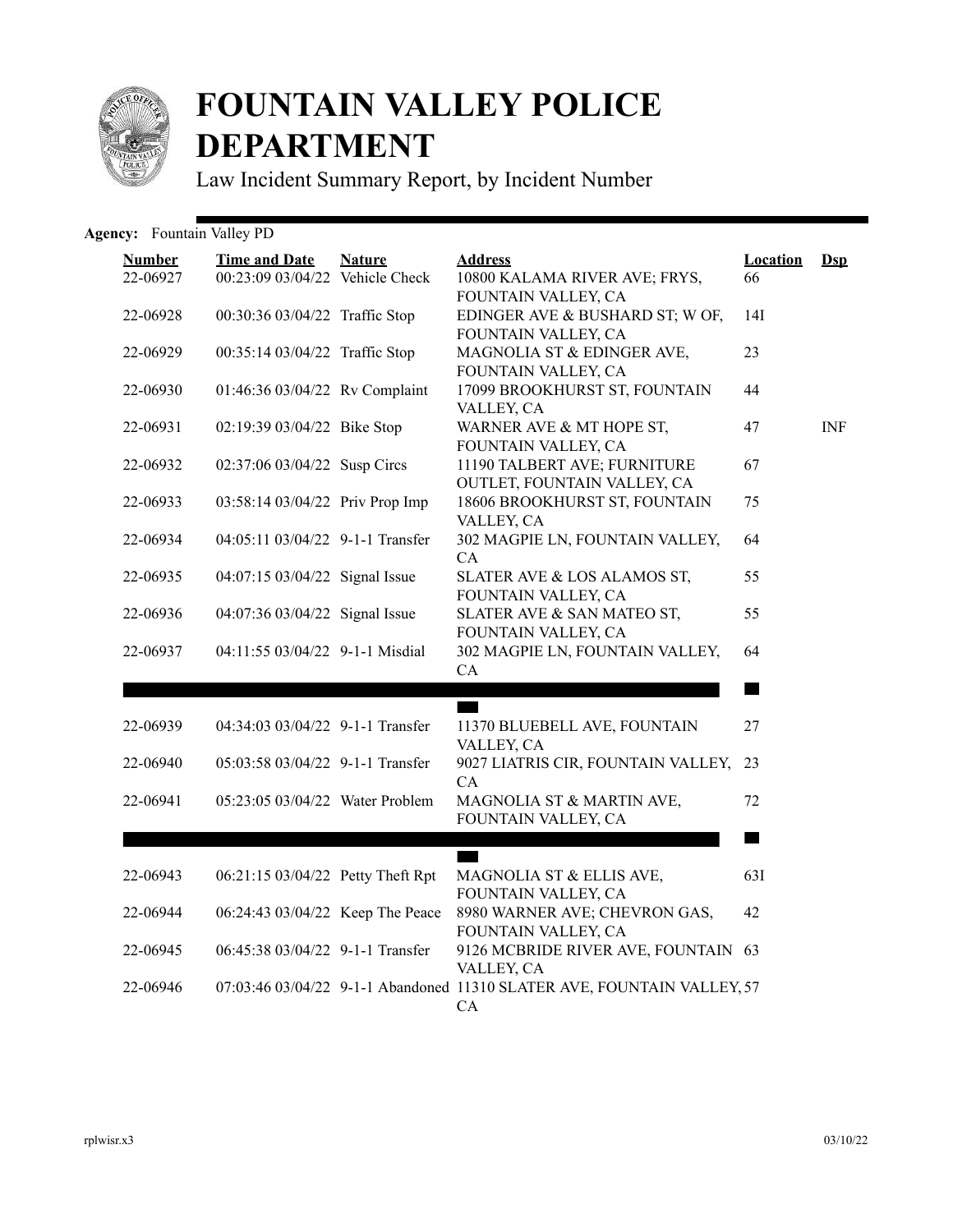| <b>Number</b><br>22-06947 | <b>Time and Date</b><br>07:09:38 03/04/22 Hailed By Citiz | <b>Nature</b> | <b>Address</b><br>16175 HARBOR BLVD; COM TAM TRAN 28                                                                      | <b>Location</b> | $\mathbf{Dsp}$ |
|---------------------------|-----------------------------------------------------------|---------------|---------------------------------------------------------------------------------------------------------------------------|-----------------|----------------|
| 22-06948                  | 07:28:15 03/04/22 Patrol Check                            |               | QUY CAP, FOUNTAIN VALLEY, CA<br>EDINGER AVE & IRIS AVE, FOUNTAIN                                                          | 28              |                |
| 22-06949                  | 07:54:27 03/04/22 9-1-1 Transfer                          |               | VALLEY, CA<br>11454 SNOWDROP AVE, FOUNTAIN                                                                                | 27              |                |
| 22-06950                  | 08:10:32 03/04/22 Veh Burg Rpt                            |               | VALLEY, CA<br>10590 LA ROSA LN, FOUNTAIN VALLEY, 56                                                                       |                 |                |
| 22-06951                  | 08:44:06 03/04/22 9-1-1 Incomplet                         |               | <b>CA</b><br>18315 BROOKHURST ST #1, FOUNTAIN 64                                                                          |                 |                |
| 22-06952                  | 08:50:10 03/04/22 9-1-1 Misdial                           |               | VALLEY, CA<br>15878 LAS FLORES ST, FOUNTAIN                                                                               | 15              |                |
| 22-06953                  | 09:04:08 03/04/22 9-1-1 Transfer                          |               | VALLEY, CA<br>18320 MT BALDY CIR; EBBERT CO,                                                                              | 66              |                |
| 22-06954                  | 09:07:30 03/04/22 9-1-1 Misdial                           |               | FOUNTAIN VALLEY, CA<br>8791 SWORDFISH AVE, FOUNTAIN                                                                       | 52              |                |
| 22-06955                  | 09:07:44 03/04/22 9-1-1 Transfer                          |               | VALLEY, CA<br>10568 LA PERLA AVE, FOUNTAIN                                                                                | 56              |                |
| 22-06956                  | 09:07:52 03/04/22 Illegal Parking                         |               | VALLEY, CA<br>10345 POWDERHORN RIVER CRT,                                                                                 | 65              |                |
| 22-06957                  | 09:17:49 03/04/22 9-1-1 Misdial                           |               | FOUNTAIN VALLEY, CA<br>8791 SWORDFISH AVE, FOUNTAIN                                                                       | 52              |                |
| 22-06958                  | 09:18:40 03/04/22 Susp Subj                               |               | VALLEY, CA<br>EDINGER AVE & EUCLID ST, FOUNTAIN 17I<br>VALLEY, CA                                                         |                 |                |
| 22-06959                  | 09:25:51 03/04/22 9-1-1 Open Line                         |               | 10198 EDINGER AVE, FOUNTAIN<br>VALLEY, CA                                                                                 | 25              |                |
| 22-06960                  | 09:43:37 03/04/22 9-1-1 Transfer                          |               | 10274 LA HACIENDA AVE # G4,<br>FOUNTAIN VALLEY, CA                                                                        | 45              |                |
| 22-06961                  | 09:50:03 03/04/22 Hlo Followup                            |               | 16111 HARBOR BLVD; CURACAO,<br>FOUNTAIN VALLEY, CA                                                                        | 28              |                |
| 22-06962                  |                                                           |               | 09:59:03 03/04/22 Music Complaint 16411 EVEREST CIR, FOUNTAIN<br>VALLEY, CA                                               | 28              |                |
| 22-06963                  |                                                           |               | 10:01:00 03/04/22 9-1-1 Open Line X:-117.947319, Y:33.736830,,                                                            |                 |                |
| 22-06964                  | 10:10:59 03/04/22 Veh Repo                                |               | 11617 POPPY AVE, FOUNTAIN VALLEY, 28<br><b>CA</b>                                                                         |                 |                |
| 22-06965                  | 10:21:44 03/04/22 Traffic Stop                            |               | 18361 EUCLID ST; GUITAR CENTER,<br>FOUNTAIN VALLEY, CA                                                                    | 66              |                |
| 22-06966                  | 10:23:30 03/04/22 Susp Veh                                |               | 17700 NEWHOPE ST, FOUNTAIN<br>VALLEY, CA                                                                                  | 57              |                |
| 22-06967                  |                                                           |               | 10:48:15 03/04/22 9-1-1 Abandoned 18111 BROOKHURST ST; MEMORIAL<br>CARE ORANGE COAST MEDICAL CENT,<br>FOUNTAIN VALLEY, CA | 64              |                |
| 22-06968                  | 10:47:43 03/04/22 Susp Circs                              |               | 17270 WARD ST; HOLY SPIRIT CHURCH, 46<br>FOUNTAIN VALLEY, CA                                                              |                 |                |
| 22-06969                  | 10:51:43 03/04/22 Traffic Stop                            |               | MAGNOLIA ST & WARNER AVE,<br>FOUNTAIN VALLEY, CA                                                                          | 33I             |                |
| 22-06970                  | 10:55:12 03/04/22 Ped Check                               |               | 8956 WARNER AVE; SMART AND FINAL, 42<br>FOUNTAIN VALLEY, CA                                                               |                 |                |
| 22-06971                  | 11:10:10 03/04/22 Priv Prop Imp                           |               | 17375 BROOKHURST ST, FOUNTAIN<br>VALLEY, CA                                                                               | 44              |                |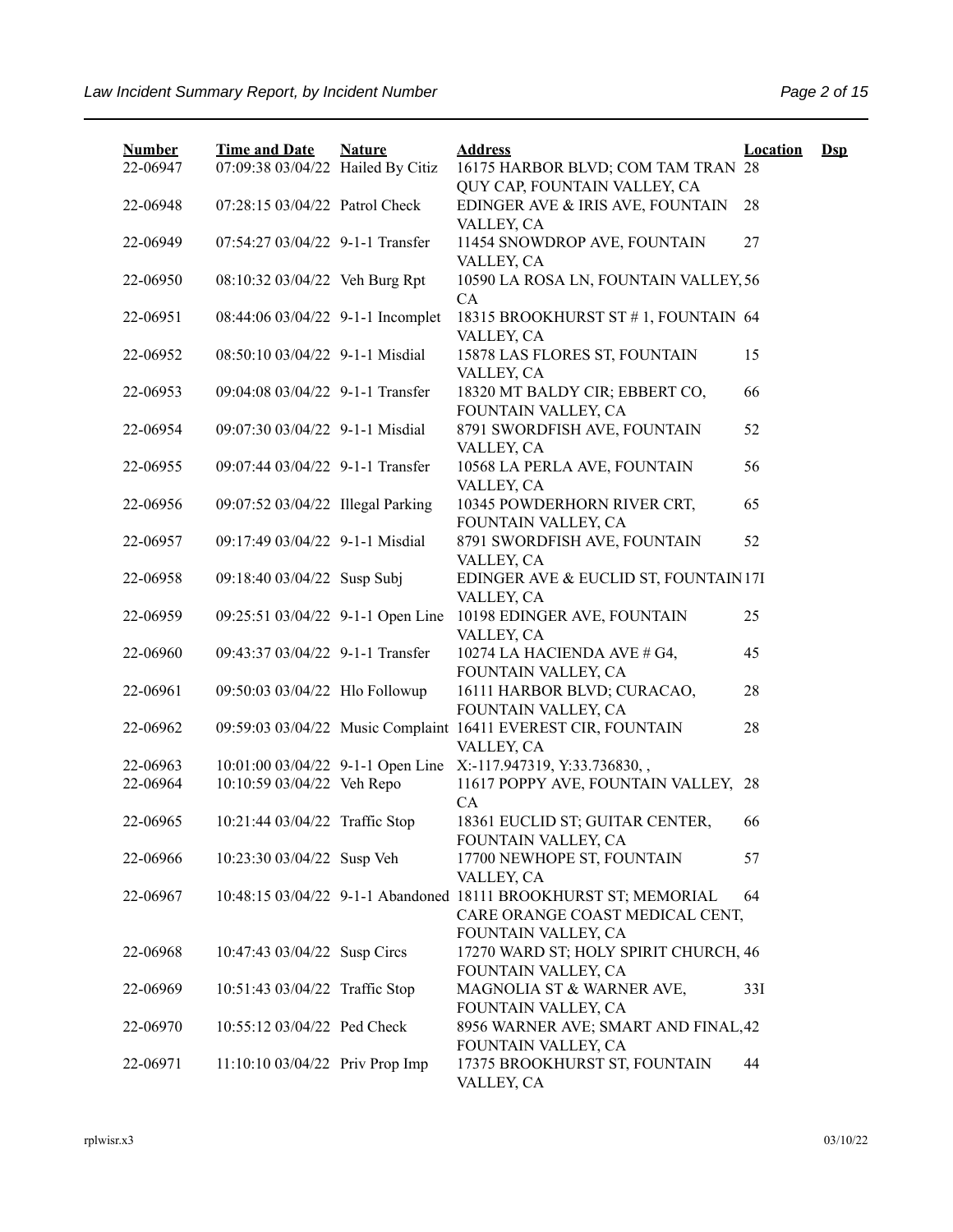| <b>Number</b><br>22-06972 | <b>Time and Date</b><br>11:17:40 03/04/22 Test Entry | <b>Nature</b> | <b>Address</b><br>10200 SLATER AVE, FOUNTAIN VALLEY, 55                                                                   | <b>Location</b> | $\mathbf{Dsp}$ |
|---------------------------|------------------------------------------------------|---------------|---------------------------------------------------------------------------------------------------------------------------|-----------------|----------------|
| 22-06973                  | 11:22:19 03/04/22 Test Entry                         |               | CA<br>10200 SLATER AVE, FOUNTAIN VALLEY, 55<br>CA                                                                         |                 |                |
| 22-06974                  | 11:31:32 03/04/22 Traffic Stop                       |               | MAGNOLIA ST & HEIL AVE, FOUNTAIN 23I<br>VALLEY, CA                                                                        |                 |                |
| 22-06975                  | 11:26:30 03/04/22 Water Problem                      |               | BROOKHURST ST & TALBERT AVE,<br>FOUNTAIN VALLEY, CA                                                                       | 55I             |                |
| 22-06976                  | 11:34:19 03/04/22 Non Injury Tc                      |               | BROOKHURST ST & TALBERT AVE,<br>FOUNTAIN VALLEY, CA                                                                       | 55I             |                |
| 22-06977                  | 11:43:39 03/04/22 9-1-1 Transfer                     |               | 16697 NEWHOPE ST, FOUNTAIN<br>VALLEY, CA                                                                                  | 38              |                |
| 22-06978                  | 11:51:00 03/04/22 9-1-1 Misdial                      |               | 9525 ACKLAY CIR, FOUNTAIN VALLEY, 54<br>CA                                                                                |                 |                |
| 22-06979                  | 11:56:20 03/04/22 Traffic Hazard                     |               | NEWHOPE ST & HEIL AVE, FOUNTAIN<br>VALLEY, CA                                                                             | 28I             |                |
| 22-06980                  | 11:57:25 03/04/22 9-1-1 Misdial                      |               | 10365 MORNING GLORY AVE,<br>FOUNTAIN VALLEY, CA                                                                           | 15              |                |
| 22-06981                  | 12:12:21 03/04/22 Drug Activity                      |               | TRILLIUM AVE & SILKTREE ST,<br>FOUNTAIN VALLEY, CA                                                                        | 34              |                |
| 22-06982                  | 12:17:28 03/04/22 9-1-1 Open Line                    |               | 16600 HARBOR BLVD, FOUNTAIN<br>VALLEY, CA                                                                                 | 39              |                |
| 22-06983                  | 12:35:57 03/04/22 9-1-1 Misdial                      |               | 17360 BROOKHURST ST; MEMORIAL<br>HEALTH SERVICES, FOUNTAIN<br>VALLEY, CA                                                  | 45              |                |
| 22-06984                  | 12:36:28 03/04/22 Citizen Assist                     |               | 9984 PETUNIA AVE, FOUNTAIN<br>VALLEY, CA                                                                                  | 34              |                |
| 22-06985                  | 12:50:48 03/04/22 Traffic Stop                       |               | EUCLID ST & TALBERT AVE, FOUNTAIN57I<br>VALLEY, CA                                                                        |                 |                |
| 22-06986                  | 13:02:14 03/04/22 Traffic Stop                       |               | NEWHOPE ST & EDINGER AVE,<br>FOUNTAIN VALLEY, CA                                                                          | <b>18I</b>      |                |
| 22-06987                  | 13:02:35 03/04/22 Trf Acc/Unk Inj                    |               | MT CASTILE CIR & GARFIELD AVE,<br>FOUNTAIN VALLEY, CA                                                                     | 74              |                |
| 22-06988                  | 13:19:42 03/04/22 Traffic Stop                       |               | NEWHOPE ST & SLATER AVE,<br>FOUNTAIN VALLEY, CA                                                                           | 48I             |                |
| 22-06989                  | 13:19:41 03/04/22 9-1-1 Open Line                    |               | 16549 BROOKHURST ST, FOUNTAIN<br>VALLEY, CA                                                                               | 34              |                |
| 22-06990                  | 13:24:54 03/04/22 Trans Complaint                    |               | 18405 BROOKHURST ST; RALPHS,<br>FOUNTAIN VALLEY, CA                                                                       | 64              |                |
| 22-06991                  | 13:37:09 03/04/22 9-1-1 Transfer                     |               | 8620 EL LAGO AVE; FULTON PARK,<br>FOUNTAIN VALLEY, CA                                                                     | 52              |                |
| 22-06992                  | 13:34:19 03/04/22 Petty Theft Rpt                    |               | 9065 WARNER AVE; FLOOR AND<br>DECOR, FOUNTAIN VALLEY, CA                                                                  | 33              |                |
| 22-06993                  | 13:39:45 03/04/22 Property Rpt                       |               | 10200 SLATER AVE, FOUNTAIN VALLEY, 55<br>CA.                                                                              |                 |                |
| 22-06994                  | 14:13:37 03/04/22 Traffic Stop                       |               | SLATER AVE & EUCLID ST, FOUNTAIN 47I<br>VALLEY, CA                                                                        |                 |                |
| 22-06995                  |                                                      |               | 14:14:29 03/04/22 9-1-1 Abandoned 18111 BROOKHURST ST; MEMORIAL<br>CARE ORANGE COAST MEDICAL CENT,<br>FOUNTAIN VALLEY, CA | 64              |                |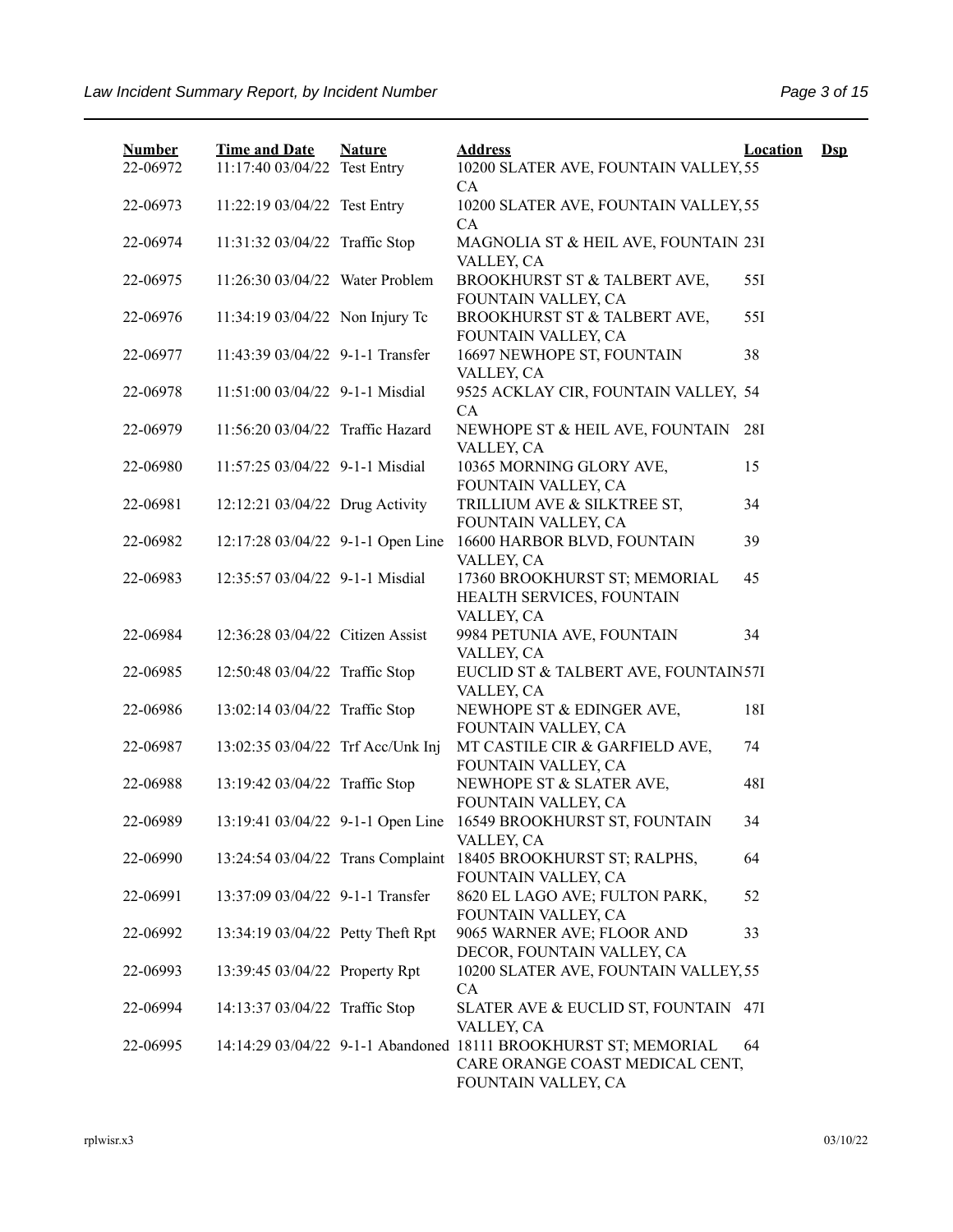| <b>Number</b><br>22-06996 | <b>Time and Date</b><br>14:25:37 03/04/22 Direct Pat/Traf | <b>Nature</b> | <b>Address</b><br>BROOKHURST ST & ELLIS AVE,                                                               | <b>Location</b><br>65I | $Dsp$      |
|---------------------------|-----------------------------------------------------------|---------------|------------------------------------------------------------------------------------------------------------|------------------------|------------|
| 22-06997                  | 14:26:33 03/04/22 Traffic Stop                            |               | FOUNTAIN VALLEY, CA<br>NEWHOPE ST & HEIL AVE, FOUNTAIN<br>VALLEY, CA                                       | 28I                    |            |
| 22-06998                  | 14:34:14 03/04/22 Patrol Check                            |               | 16566 NEWHOPE ST; LOS AMIGOS HS,<br>FOUNTAIN VALLEY, CA                                                    | 38                     |            |
| 22-06999                  | 14:36:49 03/04/22 Traffic Stop                            |               | BROOKHURST ST & QUAIL AVE,<br>FOUNTAIN VALLEY, CA                                                          | 65                     |            |
| 22-07000                  | 14:49:08 03/04/22 Threats Rpt                             |               | 10900 WARNER AVE #122; JAMES T<br>TRAN MD QME, FOUNTAIN VALLEY,<br>CA                                      | 46                     |            |
| 22-07001                  | 14:52:46 03/04/22 Patrol Check                            |               | HARBOR / 1ST,,                                                                                             |                        |            |
| 22-07002                  | 14:53:17 03/04/22 Grand Theft Rpt                         |               | 18309 BROOKHURST ST #3; SALLY<br>BEAUTY SUPPLY, FOUNTAIN VALLEY,                                           | 64                     |            |
| 22-07003                  |                                                           |               | CA<br>14:56:15 03/04/22 Non Inj-H&R Rpt WARNER AVE & MAGNOLIA ST,<br>FOUNTAIN VALLEY, CA                   | 33I                    |            |
| 22-07004                  | 14:57:16 03/04/22 Abandoned Veh                           |               | 17100 EUCLID ST; FV HOSPITAL,<br>FOUNTAIN VALLEY, CA                                                       | 47                     |            |
| 22-07005                  | 15:02:53 03/04/22 Traffic Stop                            |               | ELLIS AVE & LAS FLORES ST,<br>FOUNTAIN VALLEY, CA                                                          | 75                     |            |
| 22-07006                  | 15:02:35 03/04/22 9-1-1 Transfer                          |               | 18561 SANTA ISADORA ST, FOUNTAIN<br>VALLEY, CA                                                             | 72                     |            |
| 22-07007                  | 15:03:05 03/04/22 9-1-1 Open Line                         |               | 17110 BROOKHURST ST; CHAMPIONS<br>BOWLING AND EMBROIDERY,<br>FOUNTAIN VALLEY, CA                           | 45                     |            |
| 22-07008                  | 15:05:21 03/04/22 Attempt Suicide                         |               | 18561 SANTA ISADORA ST, FOUNTAIN<br>VALLEY, CA                                                             | 72                     |            |
| 22-07009                  | 15:09:25 03/04/22 9-1-1 Misdial                           |               | 0 HOSPITAL CAMPUS DR, FOUNTAIN<br>VALLEY, CA                                                               | 47                     |            |
| 22-07010                  | 15:23:19 03/04/22 Citizen Assist                          |               | 8520 WARNER AVE; ARCO AMPM,<br>FOUNTAIN VALLEY, CA                                                         | 42                     |            |
| 22-07011                  | 15:36:46 03/04/22 Illegal Parking                         |               | 9439 JASMINE AVE, FOUNTAIN VALLEY, 23<br>CA                                                                |                        |            |
| 22-07012                  | 15:38:10 03/04/22 Vandalism Now                           |               | EVEREST CIR & AZALEA AVE,<br>FOUNTAIN VALLEY, CA                                                           | 28                     |            |
| 22-07013                  | 15:42:41 03/04/22 Illegal Parking                         |               | LILAC AVE & MT JACKSON ST,<br>FOUNTAIN VALLEY, CA                                                          | 19                     |            |
| 22-07014                  | 15:48:23 03/04/22 Inj Hit/Run Rpt                         |               | MAGNOLIA ST & HEIL AVE, FOUNTAIN 23I<br>VALLEY, CA                                                         |                        | <b>SUS</b> |
| 22-07015                  | 16:12:44 03/04/22 Fraud Rpt                               |               | 10250 WARNER AVE # H, FOUNTAIN<br>VALLEY, CA                                                               | 45                     |            |
| 22-07016                  | 16:19:08 03/04/22 Traffic Stop                            |               | LILAC AVE & HARBOR BLVD,<br>FOUNTAIN VALLEY, CA                                                            | 191                    |            |
| 22-07017                  | 16:57:33 03/04/22 Traffic Stop                            |               | BROOKHURST ST & ELLIS AVE,<br>FOUNTAIN VALLEY, CA                                                          | 651                    |            |
| 22-07018                  |                                                           |               | 17:00:47 03/04/22 9-1-1 Abandoned 11460 WARNER AVE; COASTLINE<br>COMMUNITY COLLEGE, FOUNTAIN<br>VALLEY, CA | 47                     |            |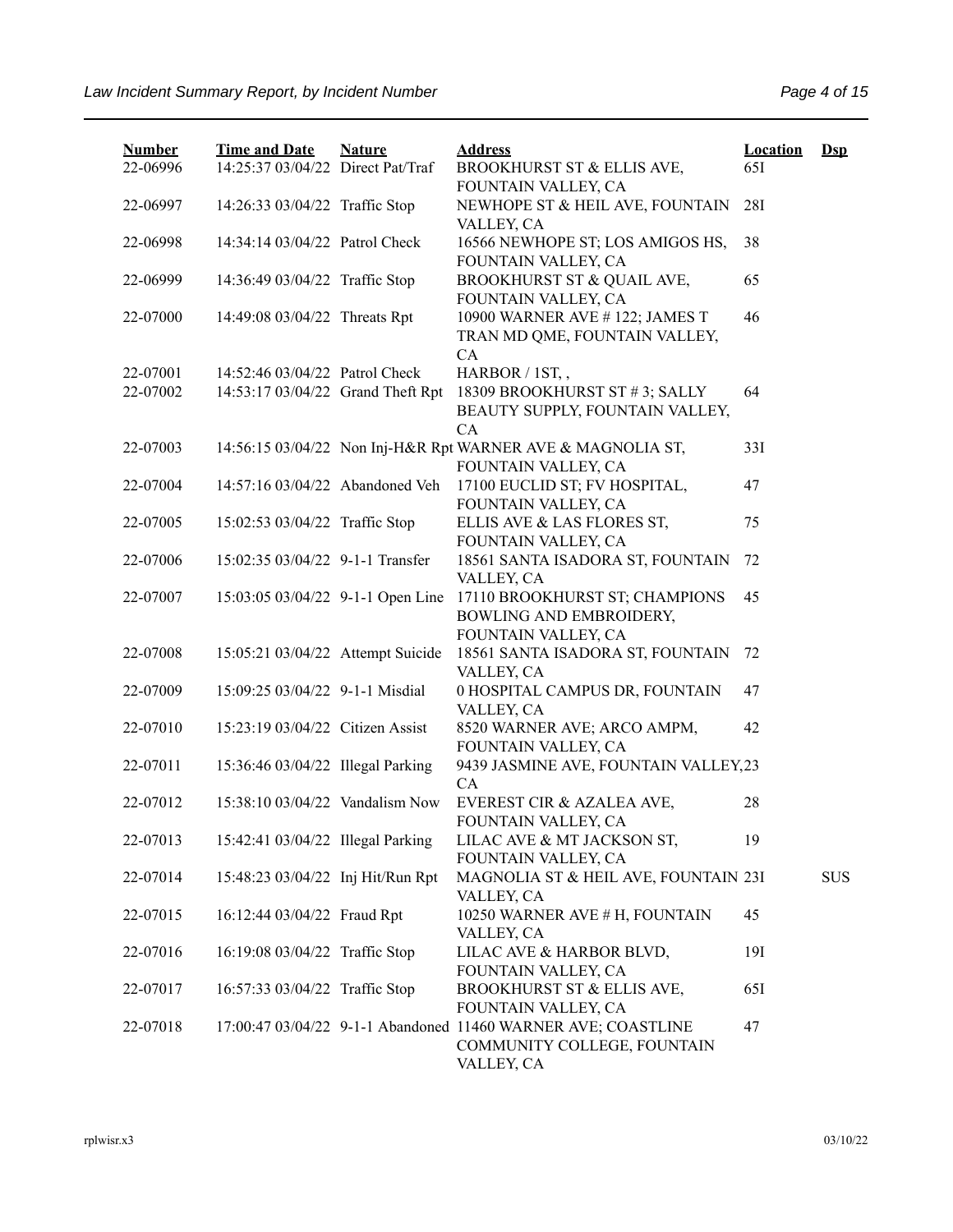| <b>Number</b> | <b>Time and Date</b>              | <b>Nature</b> | <b>Address</b>                                                                      | <b>Location</b> | $\mathbf{Dsp}$ |
|---------------|-----------------------------------|---------------|-------------------------------------------------------------------------------------|-----------------|----------------|
| 22-07019      | 17:25:48 03/04/22 Traffic Stop    |               | BUSHARD ST & ELLIS AVE, FOUNTAIN 64I<br>VALLEY, CA                                  |                 |                |
| 22-07020      | 17:20:33 03/04/22 Keep The Peace  |               | 15906 LOS ALTOS ST, FOUNTAIN<br>VALLEY, CA                                          | 16              |                |
| 22-07021      |                                   |               | 17:49:25 03/04/22 9-1-1 Abandoned 17407 PALM ST, FOUNTAIN VALLEY, CA 43             |                 |                |
| 22-07022      | 17:50:00 03/04/22 Keep The Peace  |               | 8709 EL COSTA CIR, FOUNTAIN<br>VALLEY, CA                                           | 52              |                |
| 22-07023      | 17:47:52 03/04/22 9-1-1 Transfer  |               | EUCLID ST & LENHARDT, FOUNTAIN<br>VALLEY, CA                                        |                 |                |
| 22-07024      | 17:54:34 03/04/22 9-1-1 Transfer  |               | 5198 W LEHNHARDT AVE, SANTA ANA, OUT17<br>CA                                        |                 |                |
| 22-07025      | 18:05:03 03/04/22 Citizen Assist  |               | 10200 SLATER AVE, FOUNTAIN VALLEY, 55<br>CA                                         |                 |                |
| 22-07026      | 18:07:35 03/04/22 Citizen Assist  |               | 11300 WARNER AVE # B214, FOUNTAIN 47<br>VALLEY, CA                                  |                 |                |
| 22-07027      | 18:08:15 03/04/22 Non Injury Tc   |               | WARNER AVE & MAGNOLIA ST,<br>FOUNTAIN VALLEY, CA                                    | 33I             |                |
| 22-07028      | 18:19:34 03/04/22 Fight           |               | 16400 BROOKHURST ST; FV REC<br>CENTER, FOUNTAIN VALLEY, CA                          | 25              |                |
| 22-07029      | 18:29:29 03/04/22 Petty Theft Rpt |               | 18361 EUCLID ST; GUITAR CENTER,<br>FOUNTAIN VALLEY, CA                              | 66              |                |
| 22-07030      | 18:53:13 03/04/22 Follow Up       |               | RD 66,,                                                                             |                 |                |
| 22-07031      | 19:04:27 03/04/22 Citizen Assist  |               | 17100 EUCLID ST; FV HOSPITAL,<br>FOUNTAIN VALLEY, CA                                | 47              |                |
| 22-07032      | 19:12:56 03/04/22 Traffic Hazard  |               | EDINGER AVE & NEWHOPE ST,<br>FOUNTAIN VALLEY, CA                                    | 18I             |                |
| 22-07033      | 19:16:29 03/04/22 Illegal Parking |               | 16433 SAN JACINTO ST, FOUNTAIN<br>VALLEY, CA                                        | 28              |                |
| 22-07034      | 19:27:17 03/04/22 Trf Acc/Unk Inj |               | MAGNOLIA ST & SLATER AVE,<br>FOUNTAIN VALLEY, CA                                    | 43I             |                |
| 22-07035      | 19:24:11 03/04/22 Petty Theft Rpt |               | 17966 BROOKHURST ST, FOUNTAIN<br>VALLEY, CA                                         | 55              |                |
| 22-07036      |                                   |               | 19:34:17 03/04/22 Non Inj-H&R Rpt BROOKHURST ST & ELLIS AVE,<br>FOUNTAIN VALLEY, CA | 65I             | <b>SUS</b>     |
| 22-07037      | 19:56:19 03/04/22 Keep The Peace  |               | 17100 EUCLID ST; FV HOSPITAL,<br>FOUNTAIN VALLEY, CA                                | 47              |                |
| 22-07038      | 20:07:07 03/04/22 9-1-1 Transfer  |               | 10448 NIGHTINGALE CIR, FOUNTAIN<br>VALLEY, CA                                       | 75              |                |
| 22-07039      | 20:23:22 03/04/22 Alarm Activatio |               | 16281 HARBOR BLVD, FOUNTAIN<br>VALLEY, CA                                           | 28              | <b>UNF</b>     |
| 22-07040      | 20:38:44 03/04/22 Citizen Assist  |               | 11300 WARNER AVE # B214;10-19,<br>FOUNTAIN VALLEY, CA                               | 47              |                |
| 22-07041      | 20:40:24 03/04/22 Keep The Peace  |               | 9105 RECREATION CIR; FV SKATING<br>CENTER, FOUNTAIN VALLEY, CA                      | 33              |                |
| 22-07042      | 21:17:45 03/04/22 9-1-1 Open Line |               | 18591 BROOKHURST ST; MIMIS<br>JEWELRY, FOUNTAIN VALLEY, CA                          | 74              |                |
| 22-07043      | 21:26:02 03/04/22 Alarm Activatio |               | 17896 CASHEW ST, FOUNTAIN VALLEY, 54<br>CA                                          |                 |                |
| 22-07044      | 21:30:11 03/04/22 Drunk Driver    |               | BROOKHURST ST & ELLIS AVE,<br>FOUNTAIN VALLEY, CA                                   | 65I             |                |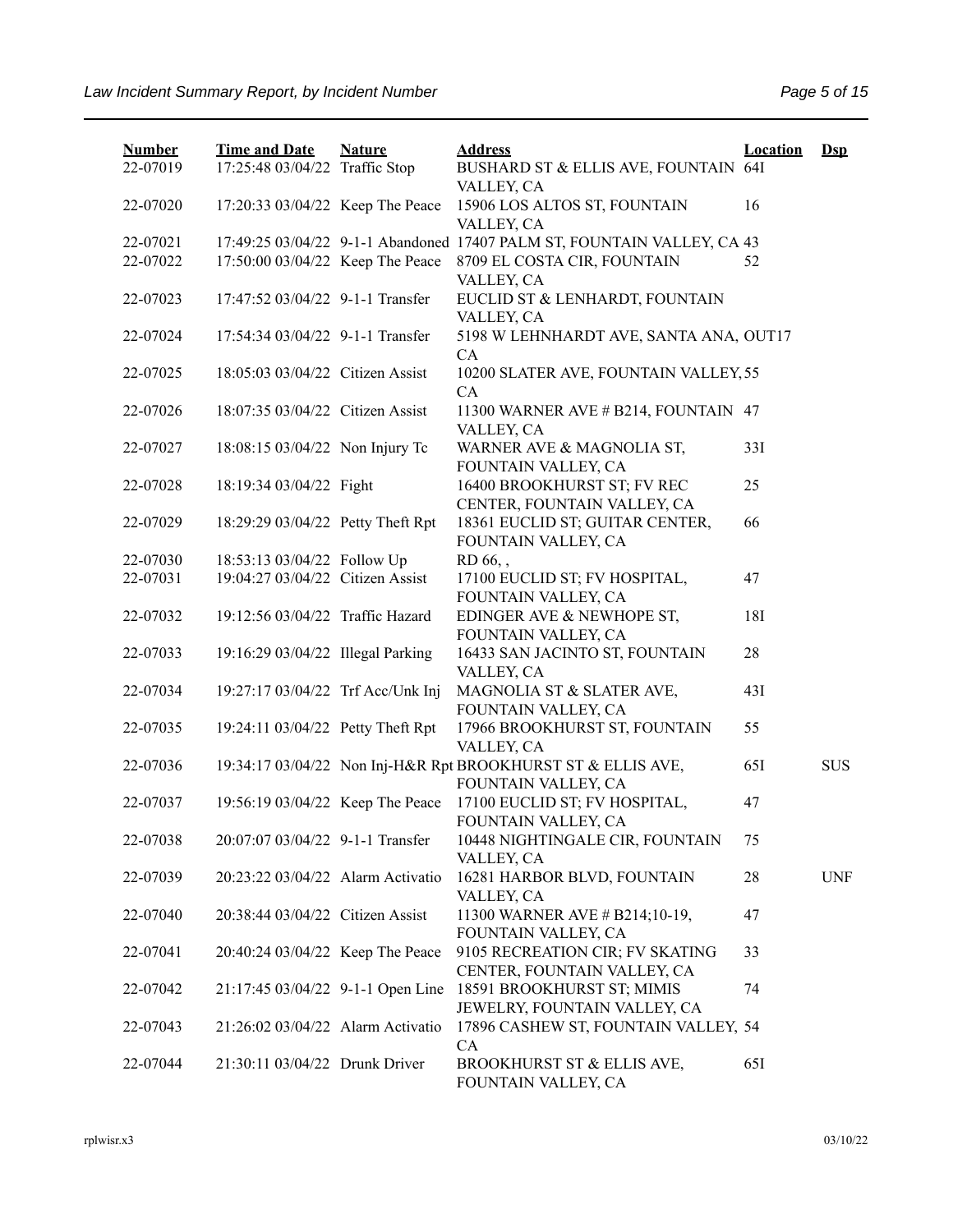| <b>Number</b><br>22-07045 | <b>Time and Date</b><br>21:58:58 03/04/22 9-1-1 Transfer | <b>Nature</b> | <b>Address</b><br>17816 BUSHARD ST; FVHS, FOUNTAIN                        | <b>Location</b><br>54 | $\mathbf{Dsp}$ |
|---------------------------|----------------------------------------------------------|---------------|---------------------------------------------------------------------------|-----------------------|----------------|
| 22-07046                  | 21:53:02 03/04/22 9-1-1 Transfer                         |               | VALLEY, CA<br>16650 HARBOR BLVD # B8, FOUNTAIN<br>VALLEY, CA              | 39                    |                |
| 22-07047                  |                                                          |               | 22:19:33 03/04/22 9-1-1 Abandoned 10035 ELLIS AVE, FOUNTAIN VALLEY,<br>CA | 65                    |                |
| 22-07048                  | 22:22:53 03/04/22 Susp Circs                             |               | 17141 STAEDLER ST, FOUNTAIN<br>VALLEY, CA                                 | 46                    |                |
| 22-07049                  | 22:47:45 03/04/22 Traffic Stop                           |               | EDINGER AVE & MAGNOLIA ST,<br>FOUNTAIN VALLEY, CA                         | 23                    |                |
| 22-07050                  | 22:53:05 03/04/22 Citizen Assist                         |               | 18641 BROOKHURST ST; COLD STONE<br>CREAMERY, FOUNTAIN VALLEY, CA          | 74                    |                |
| 22-07051                  | 23:27:56 03/04/22 Traffic Stop                           |               | HARBOR BLVD & EDINGER AVE,<br>FOUNTAIN VALLEY, CA                         | 29                    |                |
| 22-07052                  | 23:50:25 03/04/22 Bike Stop                              |               | SLATER AVE & WARD ST, FOUNTAIN<br>VALLEY, CA                              | 46I                   | <b>INF</b>     |
| 22-07053                  | 00:32:28 03/05/22 Patrol Check                           |               | 11887 GEODE AVE, FOUNTAIN VALLEY, 38<br>CA                                |                       |                |
| 22-07054                  | 00:36:33 03/05/22 Patrol Check                           |               | 8709 EL COSTA CIR, FOUNTAIN<br>VALLEY, CA                                 | 52                    |                |
| 22-07055                  | 00:45:35 03/05/22 Traffic Stop                           |               | SLATER AVE & MT CLIFFWOOD CIR,<br>FOUNTAIN VALLEY, CA                     | 47                    |                |
| 22-07056                  | 01:18:57 03/05/22 Traffic Stop                           |               | TALBERT AVE & EUCLID ST, FOUNTAIN 57I<br>VALLEY, CA                       |                       |                |
| 22-07057                  | 02:07:36 03/05/22 Susp Circs                             |               | 17463 SANTA LUCIA ST, FOUNTAIN<br>VALLEY, CA                              | 42                    |                |
| 22-07058                  | 02:10:36 03/05/22 Shots Heard                            |               | 17441 ELM ST, FOUNTAIN VALLEY, CA 43                                      |                       |                |
| 22-07059                  | 02:23:43 03/05/22 Traffic Stop                           |               | MAGNOLIA ST & HEIL AVE, FOUNTAIN 23I<br>VALLEY, CA                        |                       |                |
| 22-07060                  | 02:41:42 03/05/22 Ped Check                              |               | 9091 GARFIELD AVE; SAVERS,<br>FOUNTAIN VALLEY, CA                         | 73                    |                |
| 22-07061                  | 02:46:54 03/05/22 Traffic Stop                           |               | YUCCA CIR & GARDENIA AVE,<br>FOUNTAIN VALLEY, CA                          | 33                    |                |
| 22-07062                  | 03:05:37 03/05/22 Patrol Check                           |               | 9826 SWAN CIR, FOUNTAIN VALLEY, CA64                                      |                       |                |
| 22-07063                  | 03:28:33 03/05/22 Ped Check                              |               | BUSHARD ST & TOUCAN AVE,<br>FOUNTAIN VALLEY, CA                           | 64                    |                |
| 22-07064                  | 03:40:10 03/05/22 Susp Subj                              |               | 18896 CORDATA ST, FOUNTAIN<br>VALLEY, CA                                  | 73                    |                |
| 22-07065                  | 09:21:17 03/05/22 Susp Circs                             |               | 9943 SLATER AVE, FOUNTAIN VALLEY, 44<br>CA                                |                       |                |
| 22-07066                  | 04:22:12 03/05/22 Signal Issue                           |               | HARBOR BLVD & EDINGER AVE,<br>FOUNTAIN VALLEY, CA                         | OUT <sub>29</sub>     |                |
| 22-07067                  | 04:24:54 03/05/22 Alarm Activatio                        |               | 11321 TALBERT AVE; MC DONALDS,<br>FOUNTAIN VALLEY, CA                     | 57                    |                |
| 22-07068                  | 05:46:24 03/05/22 Non Injury Tc                          |               | HARBOR BLVD & EDINGER AVE,<br>FOUNTAIN VALLEY, CA                         | 29                    |                |
| 22-07069                  | 06:07:08 03/05/22 9-1-1 Misdial                          |               | 17902 BUSHARD ST, FOUNTAIN<br>VALLEY, CA                                  | 54                    |                |
| 22-07070                  | 06:21:09 03/05/22 9-1-1 Misdial                          |               | 11300 WARNER AVE # D102, FOUNTAIN 47<br>VALLEY, CA                        |                       |                |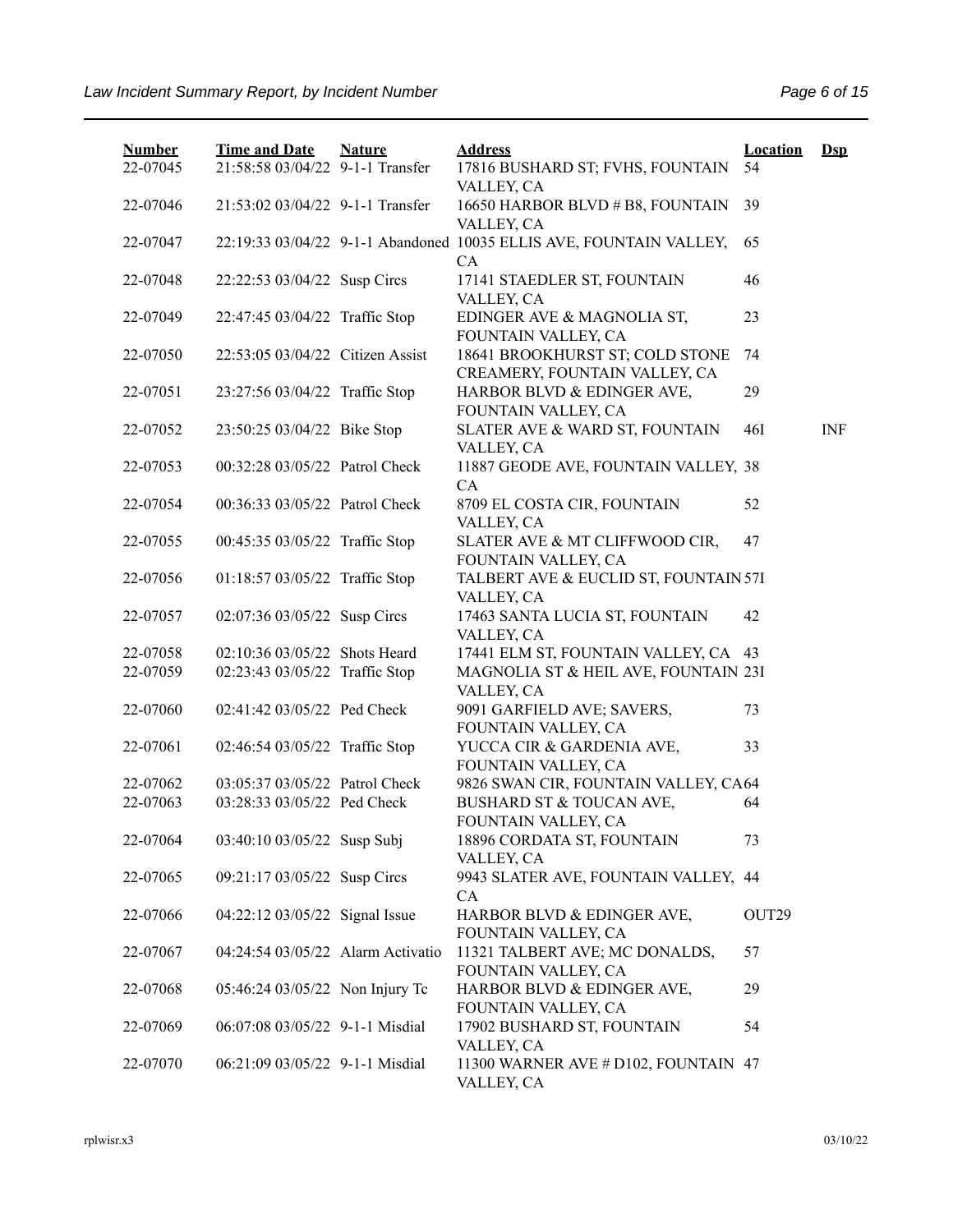| <b>Number</b><br>22-07071 | <b>Time and Date</b>              | <b>Nature</b> | <b>Address</b><br>06:43:00 03/05/22 9-1-1 Abandoned 10479 WARNER AVE, FOUNTAIN | <b>Location</b><br>45 | $Dep$      |
|---------------------------|-----------------------------------|---------------|--------------------------------------------------------------------------------|-----------------------|------------|
|                           |                                   |               | VALLEY, CA                                                                     |                       |            |
| 22-07072                  | 07:21:58 03/05/22 Alarm Activatio |               | 9029 GARFIELD AVE; BROOKFIELD PET 73                                           |                       |            |
|                           |                                   |               | HOSPITAL PLUS, FOUNTAIN VALLEY,                                                |                       |            |
|                           |                                   |               | CA                                                                             |                       |            |
| 22-07073                  | 07:24:01 03/05/22 9-1-1 Transfer  |               | 11360 WARNER AVE, FOUNTAIN                                                     | 47                    |            |
|                           |                                   |               | VALLEY, CA                                                                     |                       |            |
| 22-07074                  | 07:26:19 03/05/22 Illegal Parking |               | 10449 RIO GRANDE CRT, FOUNTAIN                                                 | 65                    |            |
|                           |                                   |               | VALLEY, CA                                                                     |                       |            |
| 22-07075                  | 07:31:28 03/05/22 9-1-1 Open Line |               | 16340 CASA REY DR, ORANGE, CA                                                  | OUT <sub>29</sub>     |            |
| 22-07076                  | 08:00:11 03/05/22 Trans Complaint |               | 16400 BROOKHURST ST; FV REC                                                    | 25                    |            |
|                           |                                   |               | CENTER, FOUNTAIN VALLEY, CA                                                    |                       |            |
| 22-07077                  | 09:16:54 03/05/22 9-1-1 Misdial   |               | 18611 BROOKHURST ST, FOUNTAIN                                                  | 74                    |            |
|                           |                                   |               | VALLEY, CA                                                                     |                       |            |
| 22-07078                  | 09:25:36 03/05/22 Petty Theft Rpt |               | 16809 MT FLETCHER CIR, FOUNTAIN                                                | 37                    | <b>ACT</b> |
|                           |                                   |               | VALLEY, CA                                                                     |                       |            |
| 22-07079                  | 10:03:35 03/05/22 Petty Theft Rpt |               | 17241 OAK ST, FOUNTAIN VALLEY, CA                                              | 43                    |            |
| 22-07080                  | 10:54:10 03/05/22 Susp Circs      |               | BROOKHURST ST & LA ALAMEDA                                                     | 45                    |            |
| 22-07081                  | 10:58:55 03/05/22 Citizen Assist  |               | AVE, FOUNTAIN VALLEY, CA<br>10200 SLATER AVE, FOUNTAIN VALLEY, 55              |                       |            |
|                           |                                   |               | CA                                                                             |                       |            |
| 22-07082                  | 11:40:15 03/05/22 9-1-1 Transfer  |               | 18405 BROOKHURST ST; RALPHS,                                                   | 64                    |            |
|                           |                                   |               | FOUNTAIN VALLEY, CA                                                            |                       |            |
| 22-07083                  | 11:42:51 03/05/22 Reckless Veh    |               | ELLIS AVE & BIRCH ST, FOUNTAIN                                                 | 64                    |            |
|                           |                                   |               | VALLEY, CA                                                                     |                       |            |
| 22-07084                  | 12:09:21 03/05/22 Illegal Parking |               | 11014 BLUE ALLIUM AVE, FOUNTAIN                                                | 27                    |            |
|                           |                                   |               | VALLEY, CA                                                                     |                       |            |
| 22-07085                  | 12:23:15 03/05/22 Non Injury Tc   |               | 10035 ELLIS AVE, FOUNTAIN VALLEY,                                              | 65                    |            |
|                           |                                   |               | CA                                                                             |                       |            |
| 22-07086                  | 12:32:53 03/05/22 Signal Issue    |               | HARBOR BLVD & EDINGER AVE,                                                     | OUT29                 |            |
|                           |                                   |               | FOUNTAIN VALLEY, CA                                                            |                       |            |
| 22-07087                  | 12:36:01 03/05/22 Signal Issue    |               | SLATER AVE & SAN MATEO ST,                                                     | 55                    |            |
|                           |                                   |               | FOUNTAIN VALLEY, CA                                                            |                       |            |
| 22-07088                  | 12:40:37 03/05/22 Traffic Stop    |               | SLATER AVE & NEWHOPE ST,                                                       | 48I                   |            |
|                           |                                   |               | FOUNTAIN VALLEY, CA                                                            |                       |            |
| 22-07089                  | 12:41:07 03/05/22 Patrol Check    |               | 8709 EL COSTA CIR, FOUNTAIN                                                    | 52                    |            |
|                           |                                   |               | VALLEY, CA                                                                     |                       |            |
| 22-07090                  | 12:47:06 03/05/22 Alarm Activatio |               | 17747 SAN CLEMENTE ST, FOUNTAIN                                                | 55                    | <b>UNF</b> |
| 22-07091                  |                                   |               | VALLEY, CA<br>17951 LOS VASOS ST, FOUNTAIN                                     | 56                    |            |
|                           | 12:58:29 03/05/22 Courtesy Rpt    |               | VALLEY, CA                                                                     |                       |            |
| 22-07092                  | 13:04:04 03/05/22 Direct Pat/Traf |               | BROOKHURST ST & WARNER AVE,                                                    | 35I                   |            |
|                           |                                   |               | FOUNTAIN VALLEY, CA                                                            |                       |            |
| 22-07093                  | 13:10:20 03/05/22 Patrol Check    |               | EVEREST CIR & AZALEA AVE,                                                      | 28                    |            |
|                           |                                   |               | FOUNTAIN VALLEY, CA                                                            |                       |            |
| 22-07094                  | 13:13:37 03/05/22 Signal Issue    |               | SLATER AVE & CIVIC CENTER DR,                                                  | 55                    |            |
|                           |                                   |               | FOUNTAIN VALLEY, CA                                                            |                       |            |
| 22-07095                  | 13:21:06 03/05/22 Traffic Stop    |               | BROOKHURST ST & WARNER AVE,                                                    | 35I                   |            |
|                           |                                   |               | FOUNTAIN VALLEY, CA                                                            |                       |            |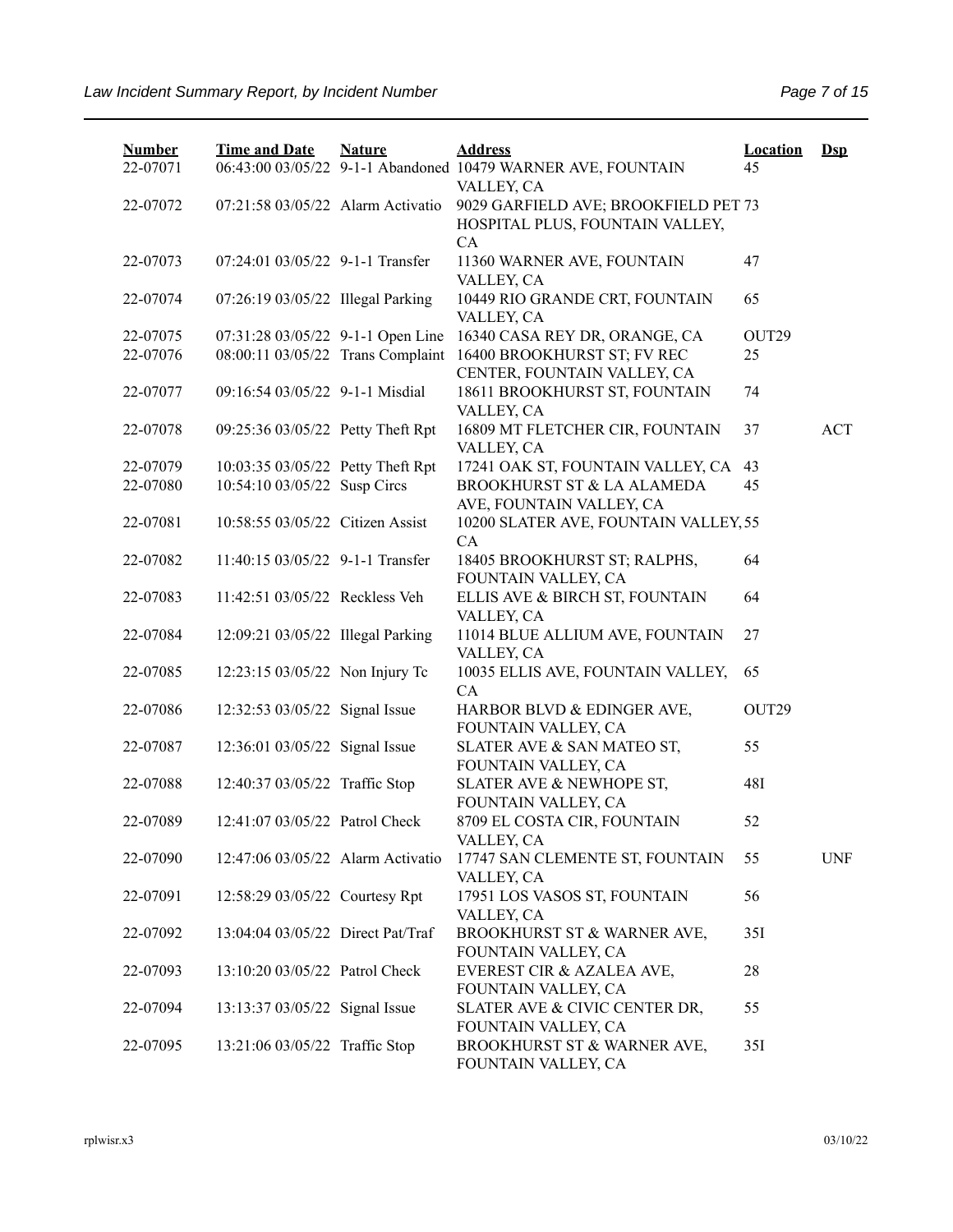| <b>Number</b><br>22-07096 | <b>Time and Date</b><br>13:23:53 03/05/22 Courtesy Rpt | <b>Nature</b> | <b>Address</b><br>805 EUCALYPTUS LN, FOUNTAIN                                 | <b>Location</b><br>64 | $\mathbf{Dsp}$ |
|---------------------------|--------------------------------------------------------|---------------|-------------------------------------------------------------------------------|-----------------------|----------------|
| 22-07097                  | 13:23:47 03/05/22 9-1-1 Incomplet                      |               | VALLEY, CA<br>17099 BROOKHURST ST; SAMS CLUB,                                 | 44                    |                |
| 22-07098                  | 13:26:43 03/05/22 Ped Check                            |               | FOUNTAIN VALLEY, CA<br>HEIL AVE & TERREL ST, FOUNTAIN<br>VALLEY, CA           | 38                    |                |
| 22-07099                  | 13:32:48 03/05/22 Courtesy Rpt                         |               | 9531 SLATER AVE #13, FOUNTAIN<br>VALLEY, CA                                   | 44                    |                |
| 22-07100                  | 13:34:45 03/05/22 9-1-1 Transfer                       |               | 8894 EL CAPITAN AVE, FOUNTAIN<br>VALLEY, CA                                   | 52                    |                |
| 22-07101                  | 13:46:07 03/05/22 Signal Issue                         |               | EUCLID ST & EDINGER AVE, FOUNTAIN17I<br>VALLEY, CA                            |                       |                |
| 22-07102                  |                                                        |               | 13:54:38 03/05/22 Check Well Bein 18916 BROOKHURST ST, FOUNTAIN<br>VALLEY, CA | 75                    |                |
| 22-07103                  | 14:06:19 03/05/22 Courtesy Rpt                         |               | 17100 EUCLID ST; FV HOSPITAL,<br>FOUNTAIN VALLEY, CA                          | 47                    |                |
| 22-07104                  | 14:25:38 03/05/22 Courtesy Rpt                         |               | 10252 AVENIDA CINCO DE MAYO,<br>FOUNTAIN VALLEY, CA                           | 45                    |                |
| 22-07105                  | 14:40:12 03/05/22 Courtesy Rpt                         |               | 9377 EL BLANCO AVE, FOUNTAIN<br>VALLEY, CA                                    | 53                    |                |
| 22-07106                  | 15:02:06 03/05/22 Non Injury Tc                        |               | 16550 SPRUCE ST, FOUNTAIN VALLEY, 34<br>CA                                    |                       |                |
| 22-07107                  | 15:08:21 03/05/22 Courtesy Rpt                         |               | 11821 MAYFLOWER CIR, FOUNTAIN<br>VALLEY, CA                                   | 28                    |                |
| 22-07108                  | 15:07:41 03/05/22 Alarm Activatio                      |               | 9430 WARNER AVE # G, FOUNTAIN<br>VALLEY, CA                                   | 43                    | <b>UNF</b>     |
| 22-07109                  | 15:22:13 03/05/22 Property Rpt                         |               | 10043 SAN MIGUEL CRT, FOUNTAIN<br>VALLEY, CA                                  | 75                    |                |
| 22-07110                  | 15:26:39 03/05/22 Signal Issue                         |               | TALBERT AVE & MAGNOLIA ST,<br>FOUNTAIN VALLEY, CA                             | 53I                   |                |
| 22-07111                  | 15:36:46 03/05/22 Traffic Hazard                       |               | BROOKHURST ST & TALBERT AVE,<br>FOUNTAIN VALLEY, CA                           | 55I                   |                |
| 22-07112                  | 15:38:01 03/05/22 Reckless Veh                         |               | 10844 ELLIS AVE; OC SANITATION<br>DISTRICT, FOUNTAIN VALLEY, CA               | 76                    |                |
| 22-07113                  | 15:40:11 03/05/22 Courtesy Rpt                         |               | 10460 LA BALLENA CIR, FOUNTAIN<br>VALLEY, CA                                  | 55                    |                |
| 22-07114                  | 15:43:23 03/05/22 Signal Issue                         |               | EUCLID ST & SLATER AVE, FOUNTAIN 47I<br>VALLEY, CA                            |                       |                |
| 22-07115                  | 15:53:33 03/05/22 Traffic Hazard                       |               | WARNER AVE & BROOKHURST ST,<br>FOUNTAIN VALLEY, CA                            | 35I                   |                |
| 22-07116                  | 15:52:19 03/05/22 Citizen Assist                       |               | 9755 WINTHROP CIR, FOUNTAIN<br>VALLEY, CA                                     | 34                    |                |
| 22-07117                  | 16:01:08 03/05/22 Traffic Stop                         |               | EUCLID ST & HOSPITAL CAMPUS DR,<br>FOUNTAIN VALLEY, CA                        | 47                    |                |
| 22-07118                  | 16:05:03 03/05/22 9-1-1 Transfer                       |               | 906 IRONWOOD LN, FOUNTAIN<br>VALLEY, CA                                       | 64                    |                |
| 22-07119                  | 16:40:18 03/05/22 Courtesy Rpt                         |               | 11898 MAYFLOWER CIR, FOUNTAIN<br>VALLEY, CA                                   | 28                    |                |
| 22-07120                  | 16:42:32 03/05/22 9-1-1 Transfer                       |               | X:-117.926205, Y:33.737141,,                                                  |                       |                |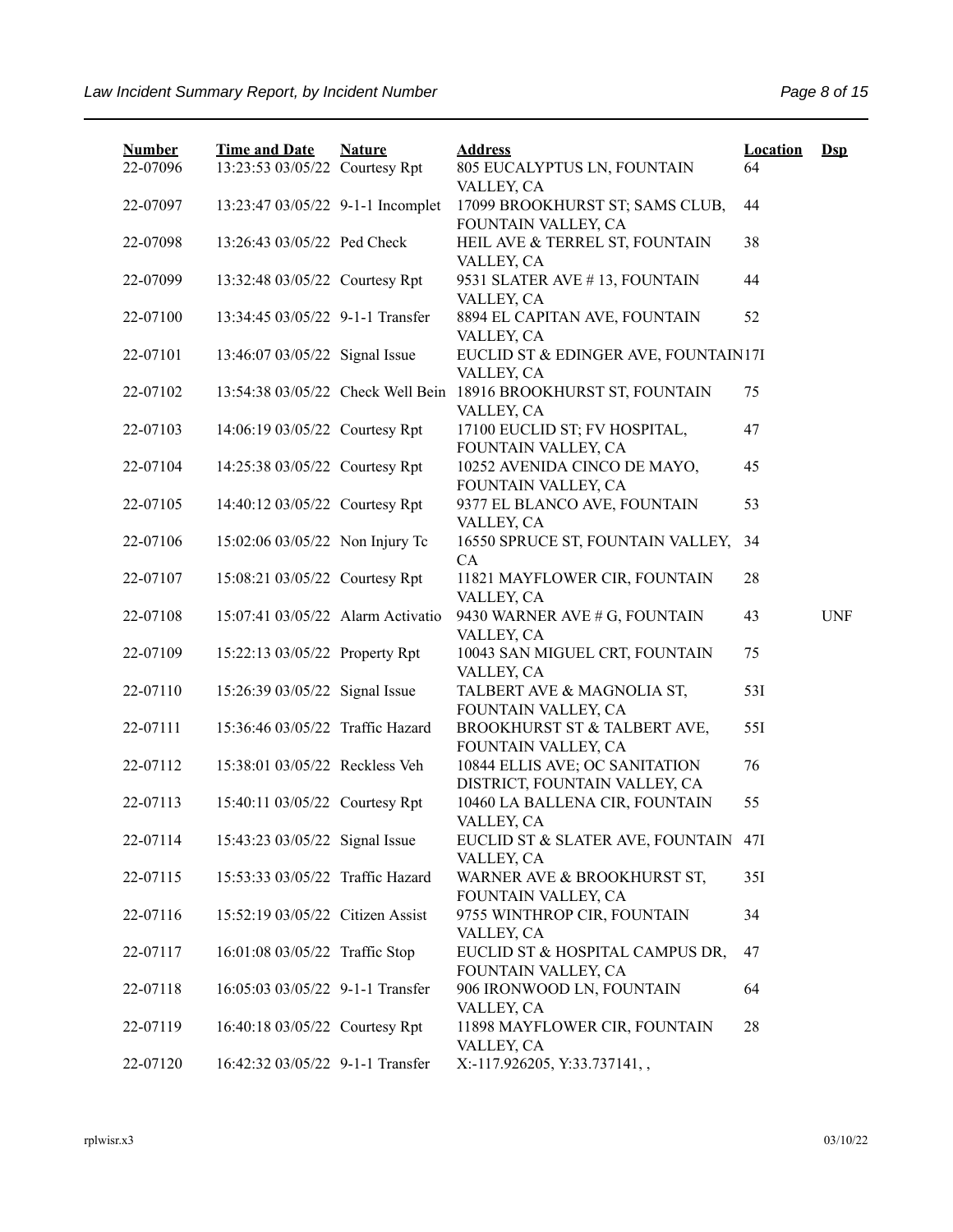| <b>Number</b> | <b>Time and Date</b>              | <b>Nature</b> | <b>Address</b>                                                                           | <b>Location</b> | $Dsp$      |
|---------------|-----------------------------------|---------------|------------------------------------------------------------------------------------------|-----------------|------------|
| 22-07121      | 16:41:46 03/05/22 Keep The Peace  |               | 16416 HEMLOCK ST, FOUNTAIN<br>VALLEY, CA                                                 | 24              |            |
| 22-07122      | 16:50:25 03/05/22 9-1-1 Transfer  |               | 18155 EUCLID ST, FOUNTAIN VALLEY,<br>CA                                                  | 66              |            |
| 22-07123      | 16:52:01 03/05/22 Courtesy Rpt    |               | 10091 SAN PABLO CRT, FOUNTAIN<br>VALLEY, CA                                              | 75              |            |
| 22-07124      | 16:59:12 03/05/22 Trf Acc/Unk Inj |               | WARD ST & AVENIDA CINCO DE<br>MAYO, FOUNTAIN VALLEY, CA                                  | 45              |            |
| 22-07125      | 17:01:50 03/05/22 Patrol Check    |               | WALNUT ST & LA ESTRELLA AVE,<br>FOUNTAIN VALLEY, CA                                      | 43              |            |
| 22-07126      |                                   |               | 17:05:45 03/05/22 Brandishing Wpn 17165 NEWHOPE ST, FOUNTAIN<br>VALLEY, CA               | 47              |            |
| 22-07127      | 17:17:44 03/05/22 9-1-1 Transfer  |               | 17982 LOS TIEMPOS ST, FOUNTAIN<br>VALLEY, CA                                             | 56              |            |
| 22-07128      |                                   |               | 18:44:13 03/05/22 Occupied Veh Ch 17239 SANTA SUZANNE ST, FOUNTAIN<br>VALLEY, CA         | 42              |            |
| 22-07129      |                                   |               | 18:15:30 03/05/22 9-1-1 Abandoned 10035 ELLIS AVE, FOUNTAIN VALLEY,<br>CA                | 65              |            |
| 22-07130      | 18:16:43 03/05/22 9-1-1 Transfer  |               | 10412 TEAL CIR, FOUNTAIN VALLEY,<br>CA                                                   | 75              |            |
| 22-07131      | 18:20:12 03/05/22 Trans Complaint |               | 9895 WARNER AVE # G; MOONLIGHT<br>PIZZA, FOUNTAIN VALLEY, CA                             | 34              |            |
| 22-07132      | 18:30:07 03/05/22 Jail Check      |               | 10200 SLATER AVE, FOUNTAIN VALLEY, 55<br>CA                                              |                 |            |
| 22-07133      | 18:25:01 03/05/22 Battery Rpt     |               | 8872 WARNER AVE; MASTERCUTS,<br>FOUNTAIN VALLEY, CA                                      | 42              |            |
| 22-07134      |                                   |               | 18:47:49 03/05/22 Non Inj-H&R Rpt 17099 BROOKHURST ST; SAMS CLUB,<br>FOUNTAIN VALLEY, CA | 44              | <b>SUS</b> |
| 22-07135      | 19:23:09 03/05/22 Dist Of Peac    |               | <b>BROOKHURST ST &amp; TALBERT</b><br>AVE;BERRI BROS, FOUNTAIN VALLEY,<br>CA             | 551             |            |
| 22-07136      | 19:40:24 03/05/22 Abandoned Veh   |               | 16424 EVEREST CIR, FOUNTAIN<br>VALLEY, CA                                                | 28              |            |
| 22-07137      | 19:48:40 03/05/22 9-1-1 Transfer  |               | 8675 BLUEBIRD AVE; HARPER PARK,<br>FOUNTAIN VALLEY, CA                                   | 72              |            |
| 22-07138      | 20:09:54 03/05/22 Illegal Parking |               | 16938 MT GALE CIR, FOUNTAIN<br>VALLEY, CA                                                | 34              |            |
| 22-07139      | 20:21:34 03/05/22 9-1-1 Misdial   |               | 11899 RUBY CT,,                                                                          |                 |            |
| 22-07140      | 20:48:04 03/05/22 Susp Subj       |               | 18934 CAPENSE ST, FOUNTAIN VALLEY, 73<br>CA                                              |                 |            |
| 22-07141      | 20:59:47 03/05/22 9-1-1 Transfer  |               | 11300 WARNER AVE # C311, FOUNTAIN 47<br>VALLEY, CA                                       |                 |            |
| 22-07142      | 21:08:22 03/05/22 9-1-1 Transfer  |               | 314 MAGPIE LN, FOUNTAIN VALLEY,<br>CA                                                    | 64              |            |
| 22-07143      | 21:40:43 03/05/22 Non Injury Tc   |               | MAGNOLIA ST & WARNER AVE,<br>FOUNTAIN VALLEY, CA                                         | 33I             |            |
| 22-07144      |                                   |               | 21:47:57 03/05/22 Music Complaint 16285 MT ISLIP CIR, FOUNTAIN<br>VALLEY, CA             | 27              |            |
| 22-07145      | 22:33:24 03/05/22 Illegal Parking |               | 16414 SAN JACINTO ST, FOUNTAIN<br>VALLEY, CA                                             | 28              |            |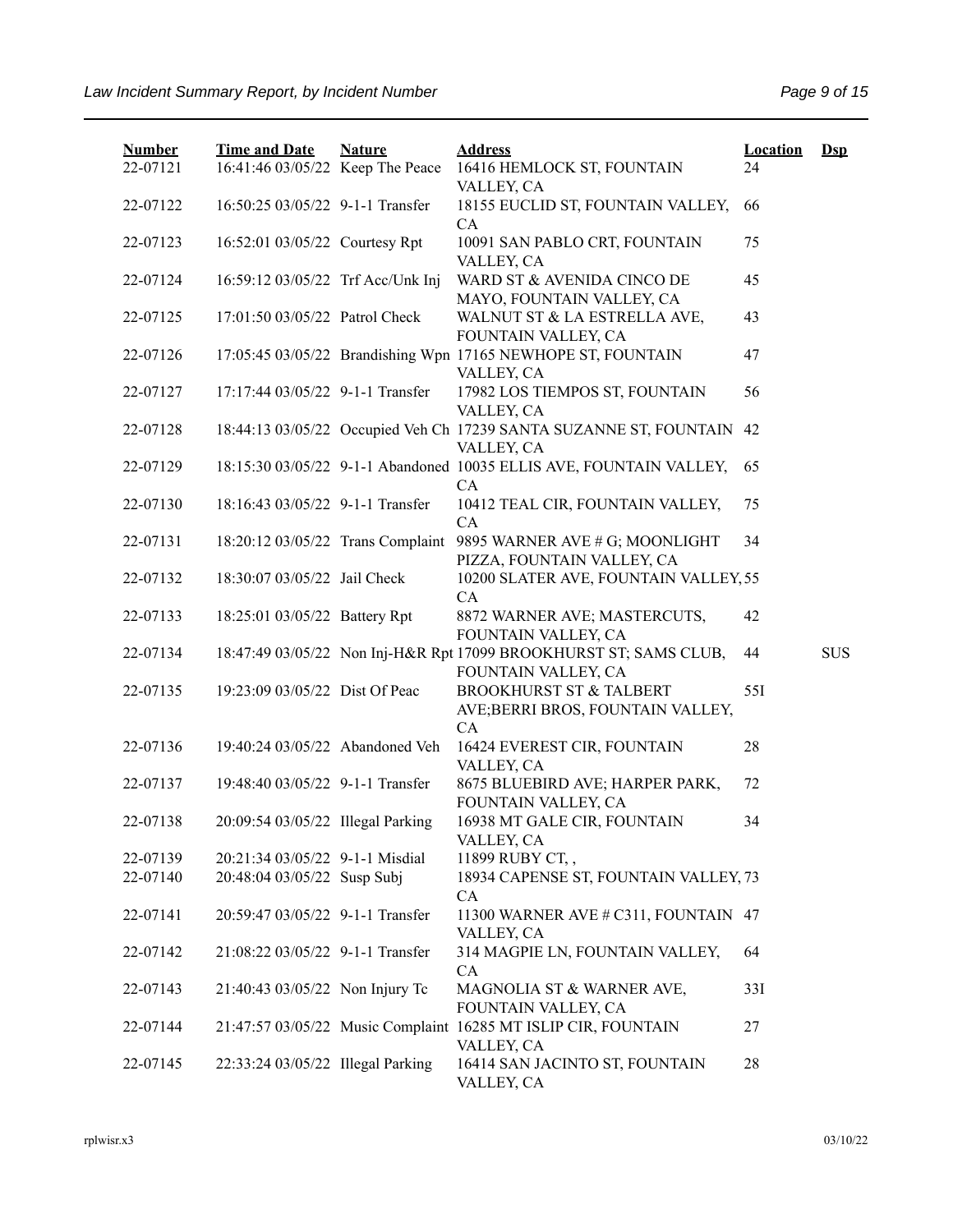| <b>Number</b><br>22-07146 | <b>Time and Date</b>              | <b>Nature</b> | <b>Address</b><br>22:34:57 03/05/22 Music Complaint 16285 MT ISLIP CIR, FOUNTAIN                              | <b>Location</b><br>27 | $\mathbf{Dsp}$ |
|---------------------------|-----------------------------------|---------------|---------------------------------------------------------------------------------------------------------------|-----------------------|----------------|
| 22-07147                  |                                   |               | VALLEY, CA<br>22:51:28 03/05/22 Domestic Disput 9950 SLATER AVE; SONESTA SELECT<br>HOTEL, FOUNTAIN VALLEY, CA | 54                    |                |
| 22-07148                  | 22:54:05 03/05/22 Patrol Check    |               | EVEREST ALLEY,,                                                                                               |                       |                |
| 22-07150                  |                                   |               | 23:57:03 03/05/22 Check Well Bein BROOKHURST ST & TALBERT AVE,                                                | 55I                   |                |
| 22-07151                  | 00:01:14 03/06/22 Patrol Check    |               | FOUNTAIN VALLEY, CA<br>8709 EL COSTA CIR, FOUNTAIN<br>VALLEY, CA                                              | 52                    |                |
| 22-07152                  | 00:06:37 03/06/22 Domestic Disput |               | 16061 BROOKHURST ST; ALBERTSONS, 24<br>FOUNTAIN VALLEY, CA                                                    |                       |                |
| 22-07153                  |                                   |               | 00:07:42 03/06/22 Domestic Disput BROOKHURST ST & EDINGER AVE,<br>FOUNTAIN VALLEY, CA                         | 15I                   |                |
| 22-07154                  | 00:27:45 03/06/22 Alarm Activatio |               | 9475 HEIL AVE # A; Glee Donuts and<br>Burgers, FOUNTAIN VALLEY, CA                                            | 23                    | <b>UNF</b>     |
| 22-07155                  | 00:37:46 03/06/22 Party Complaint |               | 17375 BROOKHURST ST #100,<br>FOUNTAIN VALLEY, CA                                                              | 44                    |                |
| 22-07156                  | 00:42:10 03/06/22 Trans Complaint |               | 16800 MAGNOLIA ST; BOOMERS,<br>FOUNTAIN VALLEY, CA                                                            | 33                    |                |
| 22-07157                  |                                   |               | 00:51:32 03/06/22 Check Well Bein 17911 BUSHARD ST, FOUNTAIN<br>VALLEY, CA                                    | 53                    |                |
| 22-07158                  | 01:13:08 03/06/22 Traffic Stop    |               | SANDALWOOD ST & HEIL AVE,<br>FOUNTAIN VALLEY, CA                                                              | 23                    |                |
| 22-07159                  | 01:52:33 03/06/22 Traffic Stop    |               | SLATER AVE & MAGNOLIA ST; WEST<br>OF, FOUNTAIN VALLEY, CA                                                     | 43I                   |                |
| 22-07160                  | 01:57:16 03/06/22 Traffic Stop    |               | 405 & BROOKHURST ST, FOUNTAIN<br>VALLEY, CA                                                                   | 54                    |                |
| 22-07161                  | 02:05:02 03/06/22 Traffic Stop    |               | MAGNOLIA ST & HEIL AVE, FOUNTAIN 23I<br>VALLEY, CA                                                            |                       |                |
| 22-07162                  | 02:34:06 03/06/22 Patrol Check    |               | RD 46,,                                                                                                       |                       |                |
| 22-07163                  | 02:36:17 03/06/22 Direct Pat/Othe |               | MAGNOLIA,,                                                                                                    |                       |                |
| 22-07164                  | 02:38:12 03/06/22 Vehicle Check   |               | 18926 MAGNOLIA ST; LESLIES POOL<br>SUPPLIES, FOUNTAIN VALLEY, CA                                              | 73                    |                |
| 22-07165                  | 02:43:48 03/06/22 Traffic Stop    |               | ELLIS AVE & PACIFIC ST, FOUNTAIN<br>VALLEY, CA                                                                | 66                    |                |
| 22-07166                  | 02:45:51 03/06/22 9-1-1 Transfer  |               | 0 MT BALDY CIR, FOUNTAIN VALLEY, 66<br><b>CA</b>                                                              |                       |                |
| 22-07167                  | 02:59:18 03/06/22 Patrol Check    |               | 17200 NEWHOPE ST; LOS<br>CABALLEROS, FOUNTAIN VALLEY, CA                                                      | 48                    |                |
| 22-07168                  | 03:07:24 03/06/22 Patrol Check    |               | 10625 ELLIS AVE # C, FOUNTAIN<br>VALLEY, CA                                                                   | 66                    |                |
| 22-07169                  | 03:15:30 03/06/22 Bike Stop       |               | BROOKHURST ST & LA HACIENDA<br>AVE, FOUNTAIN VALLEY, CA                                                       | 45                    |                |
| 22-07170                  | 03:23:36 03/06/22 Vehicle Check   |               | KINGBIRD AVE & LOS CANARIOS ST,<br>FOUNTAIN VALLEY, CA                                                        | 65                    |                |
| 22-07171                  | 03:31:10 03/06/22 Susp Circs      |               | 17971 BROOKHURST ST; BERRI<br>BROTHERS GAS, FOUNTAIN VALLEY,<br>CA                                            | 54                    |                |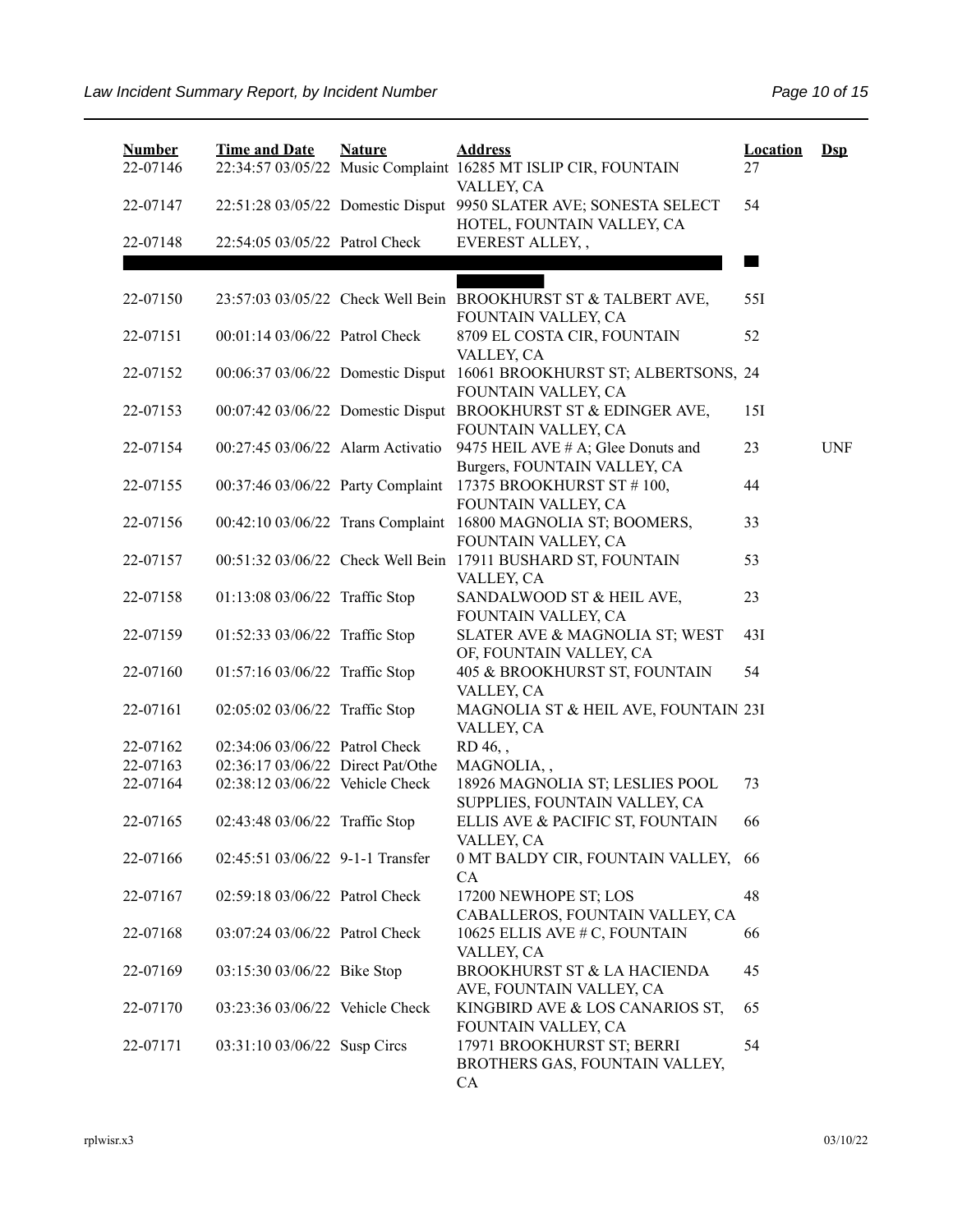| <b>Number</b> | <b>Time and Date</b>              | <b>Nature</b> | <b>Address</b>                                                                          | <b>Location</b> | $\mathbf{Dsp}$ |
|---------------|-----------------------------------|---------------|-----------------------------------------------------------------------------------------|-----------------|----------------|
| 22-07172      | 04:18:00 03/06/22 Traffic Hazard  |               | SLATER AVE & OAK ST, FOUNTAIN<br>VALLEY, CA                                             | 43              |                |
| 22-07173      | 04:42:18 03/06/22 9-1-1 Transfer  |               | 16600 HARBOR BLVD, FOUNTAIN<br>VALLEY, CA                                               | 39              |                |
| 22-07174      | 05:17:10 03/06/22 Susp Subj       |               | 17971 BROOKHURST ST, FOUNTAIN<br>VALLEY, CA                                             | 54              |                |
| 22-07175      | 06:20:42 03/06/22 Jail Check      |               | 10200 SLATER AVE, FOUNTAIN VALLEY, 55<br>CA                                             |                 |                |
| 22-07176      | 06:48:12 03/06/22 Susp Veh        |               | 17231 SAN RICARDO CIR, FOUNTAIN<br>VALLEY, CA                                           | 46              |                |
| 22-07177      | 07:37:21 03/06/22 9-1-1 Transfer  |               | 17921 LOS TIEMPOS ST, FOUNTAIN                                                          | 56              |                |
| 22-07178      | 07:40:38 03/06/22 Res Burg Rpt    |               | VALLEY, CA<br>814 EUCALYPTUS LN, FOUNTAIN                                               | 64              |                |
| 22-07179      | 08:03:27 03/06/22 Traffic Stop    |               | VALLEY, CA<br>BROOKHURST ST & ELLIS AVE; AT THE 65I<br>CARWASH, FOUNTAIN VALLEY, CA     |                 |                |
| 22-07180      | 08:48:05 03/06/22 Non Injury Tc   |               | 16564 BUSHARD ST, FOUNTAIN                                                              | 34              |                |
| 22-07181      | 09:07:22 03/06/22 Non Injury Tc   |               | VALLEY, CA<br>NEWHOPE ST & WARNER AVE,<br>FOUNTAIN VALLEY, CA                           | 38I             |                |
| 22-07182      | 09:16:02 03/06/22 Traffic Stop    |               | 17272 NEWHOPE ST; LOS CABALLEROS 48<br>RACQUET AND SPORT, FOUNTAIN                      |                 |                |
| 22-07183      | 09:17:06 03/06/22 9-1-1 Open Line |               | VALLEY, CA<br>11321 TALBERT AVE, FOUNTAIN<br>VALLEY, CA                                 | 57              |                |
| 22-07184      | 09:17:12 03/06/22 9-1-1 Misdial   |               | 17150 EUCLID ST, FOUNTAIN VALLEY,<br>CA                                                 | 47              |                |
| 22-07185      | 09:19:08 03/06/22 Outside Agency  |               | 8910 WARNER AVE; VALLEY SMOKE<br>SHOP; OPTIMUM FIRST INC, FOUNTAIN<br>VALLEY, CA        | 42              |                |
| 22-07186      | 09:23:57 03/06/22 9-1-1 Incomplet |               | 11669 EDINGER AVE, FOUNTAIN<br>VALLEY, CA                                               | 28              |                |
| 22-07187      | 09:25:29 03/06/22 Drug Activity   |               | 9091 CALADIUM AVE; SOUTH COAST<br>CHILDRENS HOME, FOUNTAIN                              | 23              |                |
| 22-07188      | 09:29:18 03/06/22 Susp Subj       |               | VALLEY, CA<br>17971 BROOKHURST ST; BERRI<br>BROTHERS GAS, FOUNTAIN VALLEY,<br><b>CA</b> | 54              |                |
| 22-07189      | 09:34:24 03/06/22 9-1-1 Open Line |               | 1014 S SHAWNEE DR SANTA ANA,,                                                           |                 |                |
| 22-07190      | 09:35:26 03/06/22 Illegal Parking |               | 9659 RAVEN CIR, FOUNTAIN VALLEY,<br>CA                                                  | 64              |                |
| 22-07191      |                                   |               | 09:50:58 03/06/22 Check Well Bein FINCH AVE & REDWOOD ST, FOUNTAIN74<br>VALLEY, CA      |                 |                |
| 22-07192      | 10:10:50 03/06/22 9-1-1 Transfer  |               | 17515 LIVE OAK CIR, FOUNTAIN<br>VALLEY, CA                                              | 53              |                |
| 22-07193      | 10:25:49 03/06/22 9-1-1 Open Line |               | 16201 HARBOR BLVD # B; PLANET<br>FITNESS, FOUNTAIN VALLEY, CA                           | 28              |                |
| 22-07194      | 10:27:50 03/06/22 Fraud Rpt       |               | 10470 LA BALLENA CIR, FOUNTAIN<br>VALLEY, CA                                            | 55              |                |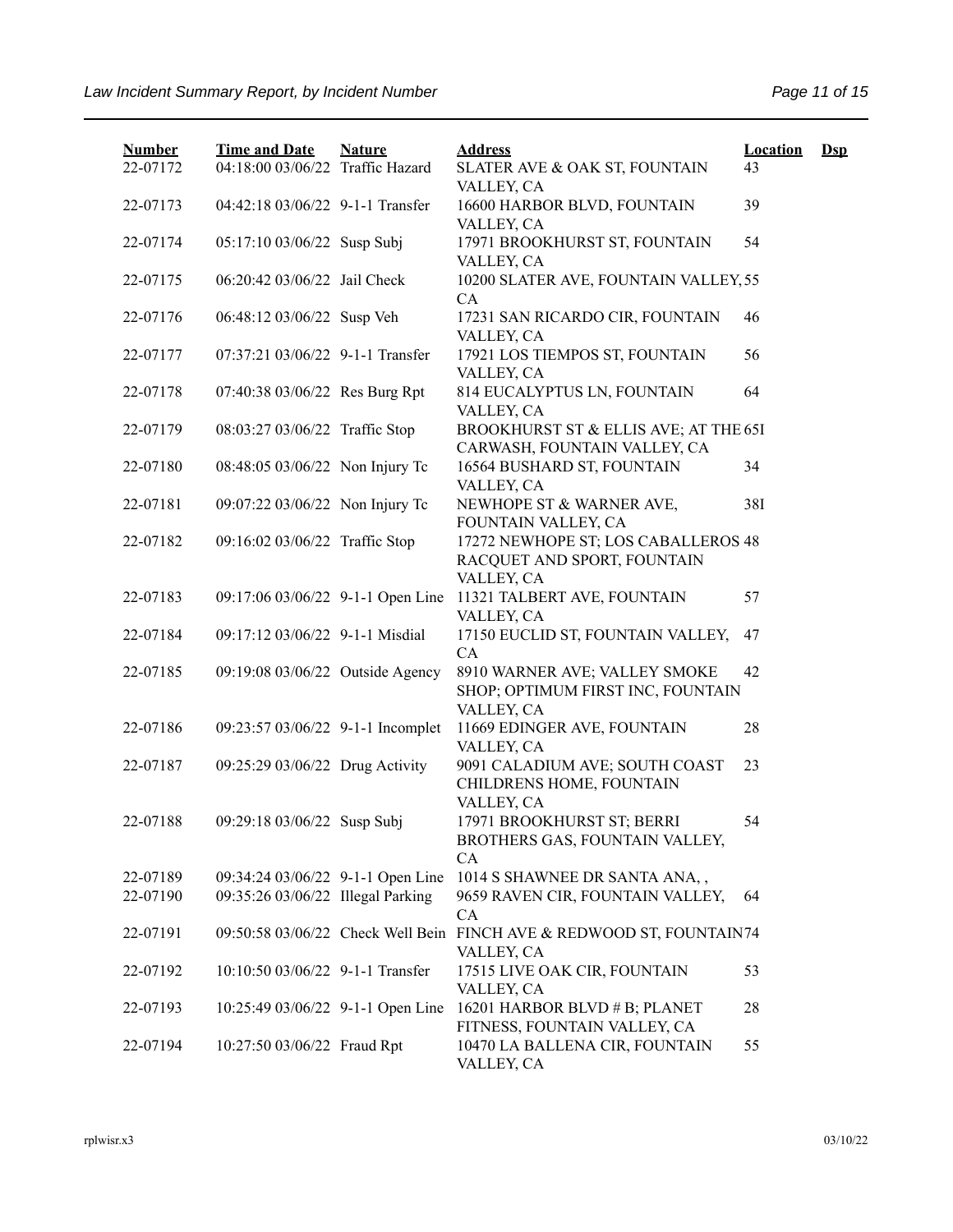| <b>Number</b> | <b>Time and Date</b>              | <b>Nature</b> | <b>Address</b>                                                | <b>Location</b> | $Ds$ |
|---------------|-----------------------------------|---------------|---------------------------------------------------------------|-----------------|------|
| 22-07195      | 10:33:11 03/06/22 9-1-1 Transfer  |               | 18292 GUM TREE LN HB, FOUNTAIN                                |                 |      |
|               |                                   |               | VALLEY, CA                                                    |                 |      |
| 22-07196      | 10:38:12 03/06/22 9-1-1 Open Line |               | 8071 GARFIELD HB,,                                            |                 |      |
| 22-07197      | 10:53:37 03/06/22 Property Rpt    |               | 9973 SAGE CIR, FOUNTAIN VALLEY, CA 34                         |                 |      |
| 22-07198      | 11:02:23 03/06/22 9-1-1 Incomplet |               | 10419 SLATER AVE #208, FOUNTAIN                               | 45              |      |
|               |                                   |               | VALLEY, CA                                                    |                 |      |
| 22-07199      | 11:04:41 03/06/22 Public Works    |               | WARNER AVE & MT COLLIEN ST,                                   | 38              |      |
|               |                                   |               | FOUNTAIN VALLEY, CA                                           |                 |      |
| 22-07200      |                                   |               | 11:22:06 03/06/22 9-1-1 Open Line X:-117.946611, Y:33.737903, |                 |      |
| 22-07201      | 11:33:55 03/06/22 9-1-1 Open Line |               | 12195 CREEK CRT, FOUNTAIN VALLEY, 29                          |                 |      |
|               |                                   |               | CA                                                            |                 |      |
| 22-07202      | 11:48:05 03/06/22 9-1-1 Misdial   |               | 16032 BANANA ST, FOUNTAIN VALLEY, 24                          |                 |      |
|               |                                   |               | CA                                                            |                 |      |
| 22-07203      | 12:02:45 03/06/22 9-1-1 Misdial   |               | 0 GARFIELD AVE FRONTAGE AVE,                                  | 72              |      |
|               |                                   |               | FOUNTAIN VALLEY, CA                                           |                 |      |
| 22-07204      | 12:11:08 03/06/22 Keep The Peace  |               | 8541 GARFIELD AVE, FOUNTAIN                                   | 72              |      |
|               |                                   |               | VALLEY, CA                                                    |                 |      |
| 22-07205      | 12:38:58 03/06/22 Susp Subj       |               | 17280 NEWHOPE ST, FOUNTAIN                                    | 48              |      |
|               |                                   |               | VALLEY, CA                                                    |                 |      |
| 22-07206      | 12:53:24 03/06/22 9-1-1 Open Line |               | 17200 BROOKHURST ST; 24 HR                                    | 45              |      |
|               |                                   |               | FITNESS, FOUNTAIN VALLEY, CA                                  |                 |      |
| 22-07207      | 13:02:30 03/06/22 Vehicle Check   |               | LJE BY THE POOL,,                                             | 46              |      |
| 22-07208      | 13:16:41 03/06/22 9-1-1 Transfer  |               | 17608 CHESTNUT ST, FOUNTAIN                                   | 53              |      |
| 22-07209      | 13:21:54 03/06/22 9-1-1 Misdial   |               | VALLEY, CA<br>10646 EDINGER AVE, FOUNTAIN                     | 26              |      |
|               |                                   |               | VALLEY, CA                                                    |                 |      |
| 22-07210      | 13:26:57 03/06/22 Abandoned Veh   |               | 11138 SUDITH AVE, FOUNTAIN VALLEY, 37                         |                 |      |
|               |                                   |               | CA                                                            |                 |      |
| 22-07211      | 13:32:23 03/06/22 9-1-1 Misdial   |               | WARNER AVE & MT COLLIEN ST,                                   | 38              |      |
|               |                                   |               | FOUNTAIN VALLEY, CA                                           |                 |      |
| 22-07212      | 13:36:47 03/06/22 Susp Subj       |               | TOUCAN AVE & BIRCH ST, FOUNTAIN                               | 64              |      |
|               |                                   |               | VALLEY, CA                                                    |                 |      |
| 22-07213      | 13:55:54 03/06/22 9-1-1 Transfer  |               | 405 & WARNER AVE, FOUNTAIN                                    | 43              |      |
|               |                                   |               | VALLEY, CA                                                    |                 |      |
| 22-07214      | 13:57:39 03/06/22 9-1-1 Transfer  |               | 405 & WARNER AVE, FOUNTAIN                                    | 43              |      |
|               |                                   |               | VALLEY, CA                                                    |                 |      |
| 22-07215      | 13:57:44 03/06/22 9-1-1 Misdial   |               | 11250 WARNER AVE; FOUNTAIN                                    | 47              |      |
|               |                                   |               | VALLEY REG HOSP E, FOUNTAIN                                   |                 |      |
|               |                                   |               | VALLEY, CA                                                    |                 |      |
| 22-07216      | 14:17:06 03/06/22 Abandoned Veh   |               | 17821 PIPESTONE ST, FOUNTAIN                                  | 55              |      |
|               |                                   |               | VALLEY, CA                                                    |                 |      |
| 22-07217      | 14:24:13 03/06/22 Non Injury Tc   |               | BROOKHURST ST & ELLIS AVE,                                    | 651             |      |
|               |                                   |               | FOUNTAIN VALLEY, CA                                           |                 |      |
| 22-07218      | 14:59:54 03/06/22 Direct Pat/Othe |               | 16400 BROOKHURST ST; FV REC                                   | 25              |      |
|               |                                   |               | CENTER, FOUNTAIN VALLEY, CA                                   |                 |      |
| 22-07219      | 15:01:13 03/06/22 Direct Pat/Traf |               | BUSHARD ST & WARNER AVE,                                      | 34I             |      |
|               |                                   |               | FOUNTAIN VALLEY, CA                                           |                 |      |
| 22-07220      | 15:01:52 03/06/22 Traffic Stop    |               | BUSHARD ST & WARNER AVE,                                      | 34I             |      |
|               |                                   |               | FOUNTAIN VALLEY, CA                                           |                 |      |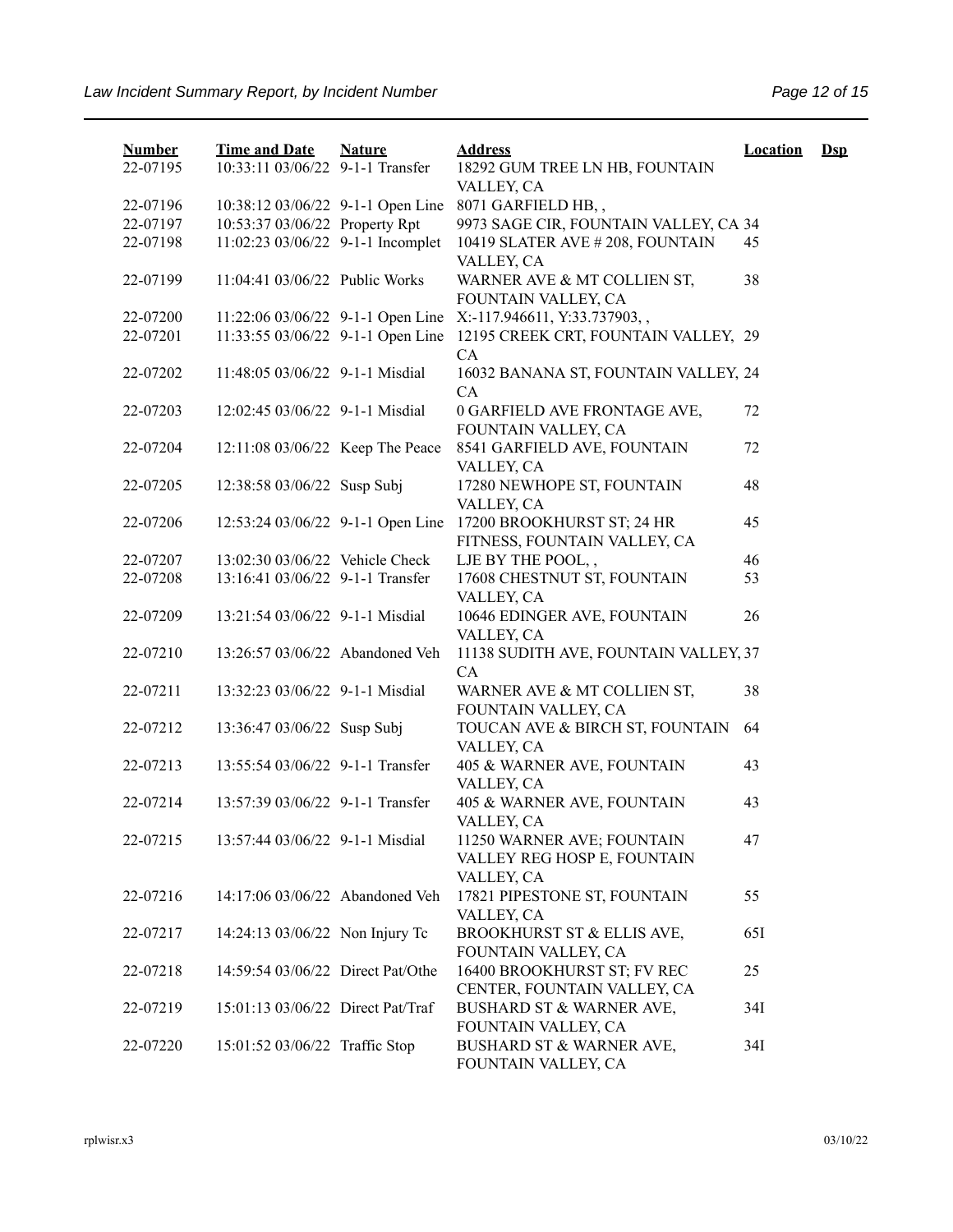| <b>Number</b><br>22-07221 | <b>Time and Date</b><br>15:02:23 03/06/22 Non Injury Tc | <b>Nature</b> | <b>Address</b><br>NEWHOPE ST & SLATER AVE,                                              | <b>Location</b><br>48I | $\mathbf{Dsp}$ |
|---------------------------|---------------------------------------------------------|---------------|-----------------------------------------------------------------------------------------|------------------------|----------------|
|                           |                                                         |               | FOUNTAIN VALLEY, CA                                                                     |                        |                |
| 22-07222                  | 15:33:56 03/06/22 Fire                                  |               | 16875 DAISY AVE, FOUNTAIN VALLEY, 33<br>CA                                              |                        |                |
| 22-07223                  | 15:35:45 03/06/22 Stolen Veh Rpt                        |               | 18388 MT LANGLEY ST; D AND J AUTO, 66<br>FOUNTAIN VALLEY, CA                            |                        |                |
| 22-07224                  | 15:53:59 03/06/22 Illegal Parking                       |               | 16400 BROOKHURST ST; FV REC<br>CENTER, FOUNTAIN VALLEY, CA                              | 25                     |                |
| 22-07225                  | 16:11:21 03/06/22 Walkaway                              |               | 18111 BROOKHURST ST; MEMORIAL<br>CARE ORANGE COAST MEDICAL CENT,<br>FOUNTAIN VALLEY, CA | 64                     |                |
| 22-07226                  | 16:12:27 03/06/22 Check Well Bein                       |               | 16969 BROOKHURST ST; SHELL GAS,<br>FOUNTAIN VALLEY, CA                                  | 34                     |                |
| 22-07227                  | 16:25:24 03/06/22 9-1-1 Misdial                         |               | 18300 EUCLID ST; VCA EMERGENCY<br>ANIMAL HOSPITAL, FOUNTAIN<br>VALLEY, CA               | 67                     |                |
| 22-07228                  | 16:27:39 03/06/22 Citizen Assist                        |               | 10677 LA PERLA AVE, FOUNTAIN<br>VALLEY, CA                                              | 56                     |                |
| 22-07229                  | 16:33:59 03/06/22 9-1-1 Open Line                       |               | 10911 WARNER AVE, FOUNTAIN<br>VALLEY, CA                                                | 46                     |                |
| 22-07230                  | 16:49:34 03/06/22 Trans Complaint                       |               | GARDENIA AVE & DAISY AVE,<br>FOUNTAIN VALLEY, CA                                        | 33                     |                |
| 22-07231                  | 16:55:33 03/06/22 9-1-1 Misdial                         |               | 17092 MT LOMINA CRT, FOUNTAIN<br>VALLEY, CA                                             | 38                     |                |
| 22-07232                  | 17:11:09 03/06/22 9-1-1 Transfer                        |               | 17515 LIVE OAK CIR, FOUNTAIN<br>VALLEY, CA                                              | 53                     |                |
| 22-07233                  | 17:24:02 03/06/22 Traffic Stop                          |               | BROOKHURST ST & LA HACIENDA<br>AVE, FOUNTAIN VALLEY, CA                                 | 45                     |                |
| 22-07234                  | 17:34:29 03/06/22 Citizen Assist                        |               | 10020 WARNER AVE; CHEVRON GAS,<br>FOUNTAIN VALLEY, CA                                   | 45                     |                |
| 22-07235                  | 17:37:45 03/06/22 Traffic Stop                          |               | BROOKHURST ST & HEIL AVE,<br>FOUNTAIN VALLEY, CA                                        | 25I                    |                |
| 22-07236                  | 17:41:56 03/06/22 Skateboarders                         |               | 18720 LAS FLORES ST; GISLER<br>SCHOOL, FOUNTAIN VALLEY, CA                              | 75                     |                |
| 22-07237                  |                                                         |               | 17:46:17 03/06/22 9-1-1 Abandoned 15610 IRENE WA, WESTMINSTER, CA                       |                        |                |
| 22-07238                  | 17:51:33 03/06/22 Patrol Check                          |               | TALBERT AVE & BUSHARD ST,<br>FOUNTAIN VALLEY, CA                                        | 54I                    |                |
| 22-07239                  | 17:58:32 03/06/22 Ped Check                             |               | 17110 BROOKHURST ST; FOUNTAIN<br>BOWL, FOUNTAIN VALLEY, CA                              | 45                     |                |
| 22-07240                  | 18:04:14 03/06/22 9-1-1 Transfer                        |               | 17430 LOS AMIGOS CIR, FOUNTAIN<br>VALLEY, CA                                            | 46                     |                |
| 22-07241                  | 18:07:32 03/06/22 Non Injury Tc                         |               | HARBOR BLVD & EDINGER AVE,<br>FOUNTAIN VALLEY, CA                                       | OUT <sub>29</sub>      |                |
| 22-07242                  | 18:25:17 03/06/22 Jail Check                            |               | 10200 SLATER AVE, FOUNTAIN VALLEY, 55<br>CA                                             |                        |                |
| 22-07243                  | 18:46:36 03/06/22 Patrol Check                          |               | EL COSTA,,                                                                              |                        |                |
| 22-07244                  | 18:48:13 03/06/22 Direct Pat/Traf                       |               | BROOKHURST ST & ELLIS AVE,<br>FOUNTAIN VALLEY, CA                                       | 65I                    |                |
| 22-07245                  | 19:03:47 03/06/22 Traffic Stop                          |               | BROOKHURST ST & ELLIS AVE; N OF,<br>FOUNTAIN VALLEY, CA                                 | 65I                    |                |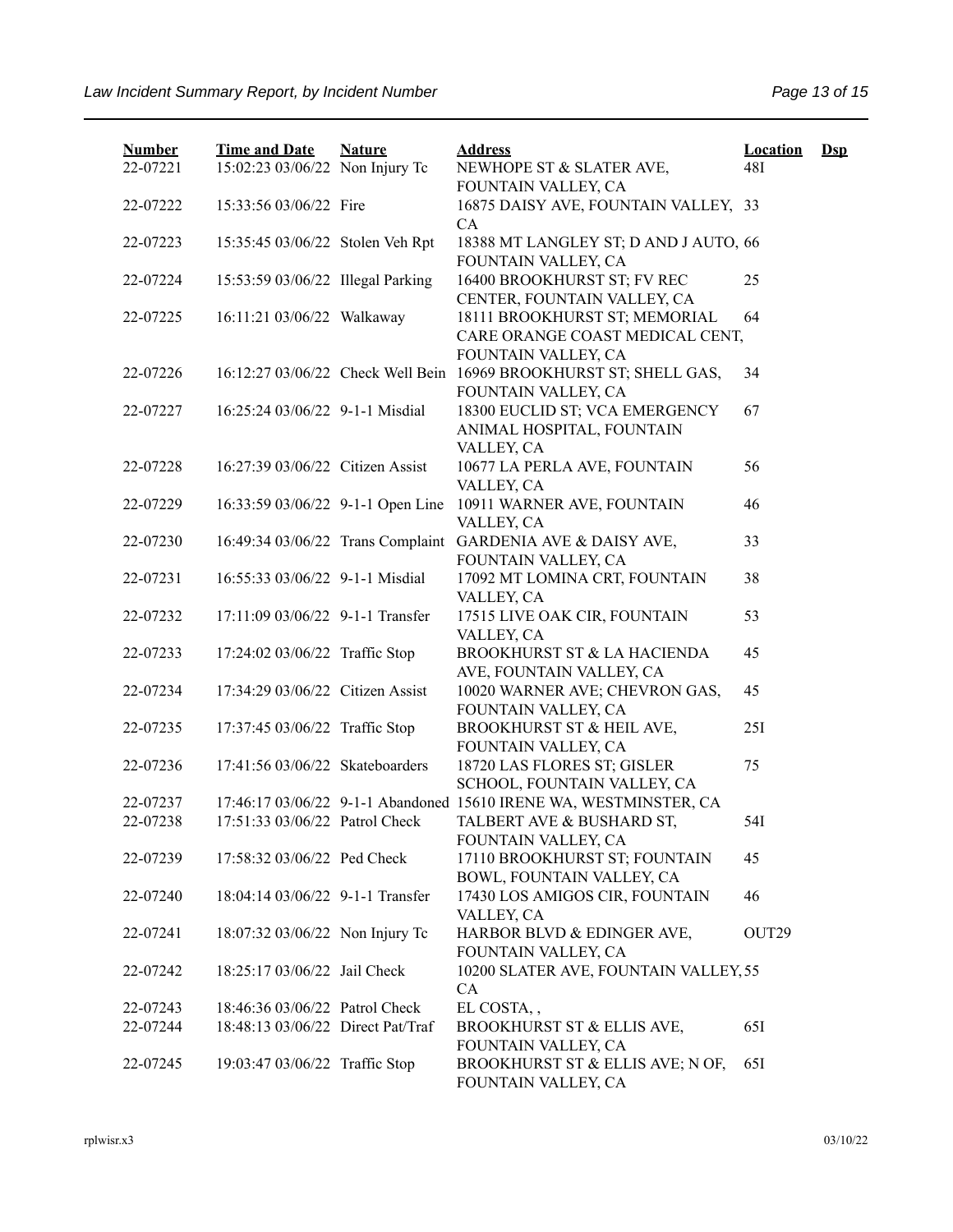| <b>Number</b><br>22-07246 | <b>Time and Date</b><br>19:06:08 03/06/22 9-1-1 Incomplet | <b>Nature</b> | <b>Address</b><br>17017 SAN RICARDO ST, FOUNTAIN                                         | <b>Location</b><br>46 | $\mathbf{Dsp}$ |
|---------------------------|-----------------------------------------------------------|---------------|------------------------------------------------------------------------------------------|-----------------------|----------------|
| 22-07247                  | 19:17:41 03/06/22 Traffic Stop                            |               | VALLEY, CA<br>BROOKHURST ST & ELLIS AVE; N OF,                                           | 65I                   |                |
| 22-07248                  | 19:30:50 03/06/22 Check Well Bein                         |               | FOUNTAIN VALLEY, CA<br>18405 BROOKHURST ST; RALPHS,                                      | 64                    |                |
| 22-07249                  | 19:22:45 03/06/22 Citizen Assist                          |               | FOUNTAIN VALLEY, CA<br>17940 NEWHOPE ST, FOUNTAIN                                        | 57                    |                |
| 22-07250                  | 19:49:43 03/06/22 Patrol Check                            |               | VALLEY, CA<br>17900 NEWHOPE ST; COSTCO,                                                  | 57                    |                |
| 22-07251                  | 19:51:43 03/06/22 Ped Check                               |               | FOUNTAIN VALLEY, CA<br>18295 BROOKHURST ST; T J MAXX,<br>FOUNTAIN VALLEY, CA             | 64                    |                |
| 22-07252                  | 19:59:34 03/06/22 9-1-1 Misdial                           |               | 17100 EUCLID ST; FV HOSPITAL,<br>FOUNTAIN VALLEY, CA                                     | 47                    |                |
| 22-07253                  | 19:58:00 03/06/22 9-1-1 Incomplet                         |               | 17100 EUCLID ST; FV HOSPITAL,<br>FOUNTAIN VALLEY, CA                                     | 47                    |                |
| 22-07254                  | 20:02:45 03/06/22 Direct Pat/Traf                         |               | HARBOR BLVD & HEIL AVE, FOUNTAIN 29I<br>VALLEY, CA                                       |                       |                |
| 22-07255                  | 20:03:21 03/06/22 Traffic Stop                            |               | 16252 HARBOR BLVD; TACO BELL,<br>ORANGE, CA                                              | OUT29                 |                |
| 22-07256                  | 20:12:12 03/06/22 Illegal Parking                         |               | 11530 EDINGER AVE, FOUNTAIN<br>VALLEY, CA                                                | 28                    |                |
| 22-07257                  | 20:27:45 03/06/22 Traffic Stop                            |               | HARBOR BLVD & HEIL AVE, FOUNTAIN 29I<br>VALLEY, CA                                       |                       |                |
| 22-07258                  | 20:55:52 03/06/22 9-1-1 Incomplet                         |               | 17200 BROOKHURST ST, FOUNTAIN<br>VALLEY, CA                                              | 45                    |                |
| 22-07259                  | 21:13:30 03/06/22 Traffic Stop                            |               | LILAC / GATES; N OF, SANTA ANA, CA                                                       |                       |                |
| 22-07260                  | 21:18:09 03/06/22 Alarm Activatio                         |               | 18886 BROOKHURST ST, FOUNTAIN<br>VALLEY, CA                                              | 75                    |                |
| 22-07261                  | 21:25:07 03/06/22 Traffic Stop                            |               | FOXGLOVE AVE & MAGNOLIA ST,<br>FOUNTAIN VALLEY, CA                                       | 23                    |                |
| 22-07262                  |                                                           |               | 21:34:14 03/06/22 9-1-1 Abandoned 8675 BLUEBIRD AVE; HARPER PARK,<br>FOUNTAIN VALLEY, CA | 72                    |                |
| 22-07263                  | 21:50:24 03/06/22 Traffic Stop                            |               | EDINGER AVE & RICHARDSON ST; W<br>OF, FOUNTAIN VALLEY, CA                                | 28                    |                |
| 22-07264                  | 21:50:51 03/06/22 9-1-1 Transfer                          |               | 17391 ELM ST, FOUNTAIN VALLEY, CA                                                        | 43                    |                |
| 22-07265                  | 21:56:28 03/06/22 Traffic Stop                            |               | EDINGER AVE & RICHARDSON ST; W<br>OF, FOUNTAIN VALLEY, CA                                | 28                    |                |
| 22-07266                  | 22:06:08 03/06/22 Traffic Stop                            |               | 16472 EVEREST ST, FOUNTAIN VALLEY, 28<br>CA                                              |                       |                |
| 22-07267                  | 22:03:49 03/06/22 Follow Up                               |               | 16425 HARBOR BLVD # 244, FOUNTAIN 28<br>VALLEY, CA                                       |                       |                |
| 22-07268                  | 22:23:31 03/06/22 Traffic Stop                            |               | KENT / HARBOR,,                                                                          |                       |                |
| 22-07269                  | 22:26:14 03/06/22 Veh Burg Rpt                            |               | 10840 WARNER AVE, FOUNTAIN<br>VALLEY, CA                                                 | 46                    |                |
| 22-07270                  | 22:30:15 03/06/22 Trf Acc/Unk Inj                         |               | ELLIS AVE & BUSHARD ST, FOUNTAIN 64I<br>VALLEY, CA                                       |                       |                |
| 22-07271                  | 22:33:18 03/06/22 Susp Noises                             |               | 9585 NEWFAME CIR, FOUNTAIN<br>VALLEY, CA                                                 | 14                    |                |